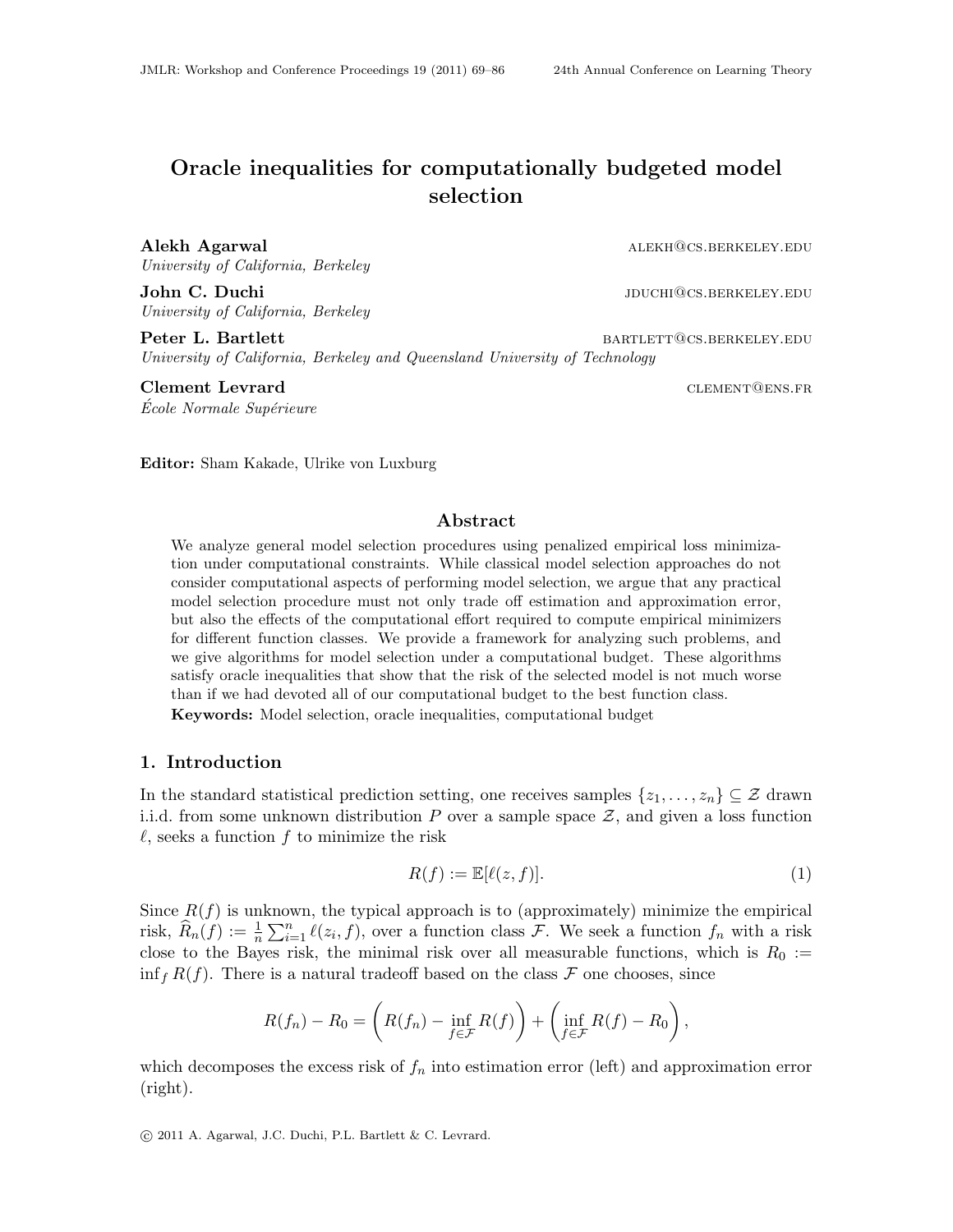A common approach to addressing this tradeoff is to express  $\mathcal F$  as a union of classes  $\mathcal{F}_1,\ldots,\mathcal{F}_k$ . The model selection problem is to choose a class  $\mathcal{F}_i$  and a function  $f \in \mathcal{F}_i$  to give the best tradeoff between estimation error and approximation error.<sup>[1](#page-1-0)</sup> A common approach to the model selection problem is the now classical idea of *complexity regularization*, which arose out of early works by [Mallows](#page-14-0) [\(1973\)](#page-14-0) and [Akaike](#page-14-1) [\(1974\)](#page-14-1). The complexity regularization approach balances two competing objectives: the minimum empirical risk of a model class  $\mathcal{F}_i$  (approximation error) and a complexity penalty (to control estimation error) for the class. Different choices of the complexity penalty give rise to different model selection criteria and algorithms (see e.g. [Massart, 2003,](#page-14-2) and the references therein). Results of several authors (e.g. [Bartlett et al., 2002;](#page-14-3) [Lugosi and Wegkamp, 2004;](#page-14-4) [Massart, 2003\)](#page-14-2) show that given a dataset of size n, the output  $f_n$  of the procedure roughly satisfies

<span id="page-1-1"></span>
$$
\mathbb{E}R(\widehat{f}_n) - R_0 \le \min_i \left[ \inf_{f \in \mathcal{F}_i} R(f) - R_0 + \gamma_i(n) \right] + \mathcal{O}_p\left(\frac{1}{\sqrt{n}}\right),\tag{2}
$$

where  $\gamma_i(n)$  is a complexity penalty for class i, which is usually decreasing to zero in n and increasing in i. (Several approaches to complexity regularization are possible, and an incomplete bibliography includes [Vapnik and Chervonenkis, 1974;](#page-15-0) [Geman and Hwang, 1982;](#page-14-5) [Rissanen, 1983;](#page-14-6) [Barron, 1991;](#page-14-7) [Bartlett et al., 2002;](#page-14-3) [Lugosi and Wegkamp, 2004\)](#page-14-4).

These oracle inequalities show that, for a given sample size, the model selection procedure gives the best trade-off between the approximation and estimation errors. A drawback with the above mentioned approaches is that we need to be able to optimize over each model in the hierarchy on the entire data, in order to prove guarantees on the result of the model selection procedure. This is natural when the sample size is the key limitation, and it is computationally feasible when the sample size is small and the samples are low-dimensional. However, the cost of training  $K$  different model classes on the entire data sequence can be prohibitive when the datasets become large and high-dimensional as is common in modern settings. In these cases, it is computational resources—rather than the sample size—that are the key constraint. In this paper, we consider model selection from this computational perspective, viewing the amount of computation, rather than the sample size, as the parameter which will enter our oracle inequalities. Specifically, we consider model selection methods that work within a given computational budget.

An interesting and difficult aspect of the problem that we must address is the interaction between model class complexity and computation time. It is natural to assume that for a fixed sample size, it is more expensive to estimate a model from a complex class than a simple class. Put inversely, given a computational bound, a simple model class can fit a model to a much larger sample size than a rich model class. So any strategy for model selection under a computational budget constraint should trade off two criteria: (i) the relative training cost of different model classes, which allows simpler classes to receive far more data (thus making them resilient to overfitting), and (ii) lower approximation error in the more complex model classes.

In addressing these computational and statistical issues, this paper makes three main contributions. First, we propose a novel computational perspective on the model selection problem, which we believe should be a natural consideration in statistical learning problems.

<span id="page-1-0"></span><sup>1.</sup> In general, the number of classes  $K$  can be infinite, though we restrict attention to finitely many classes for this paper.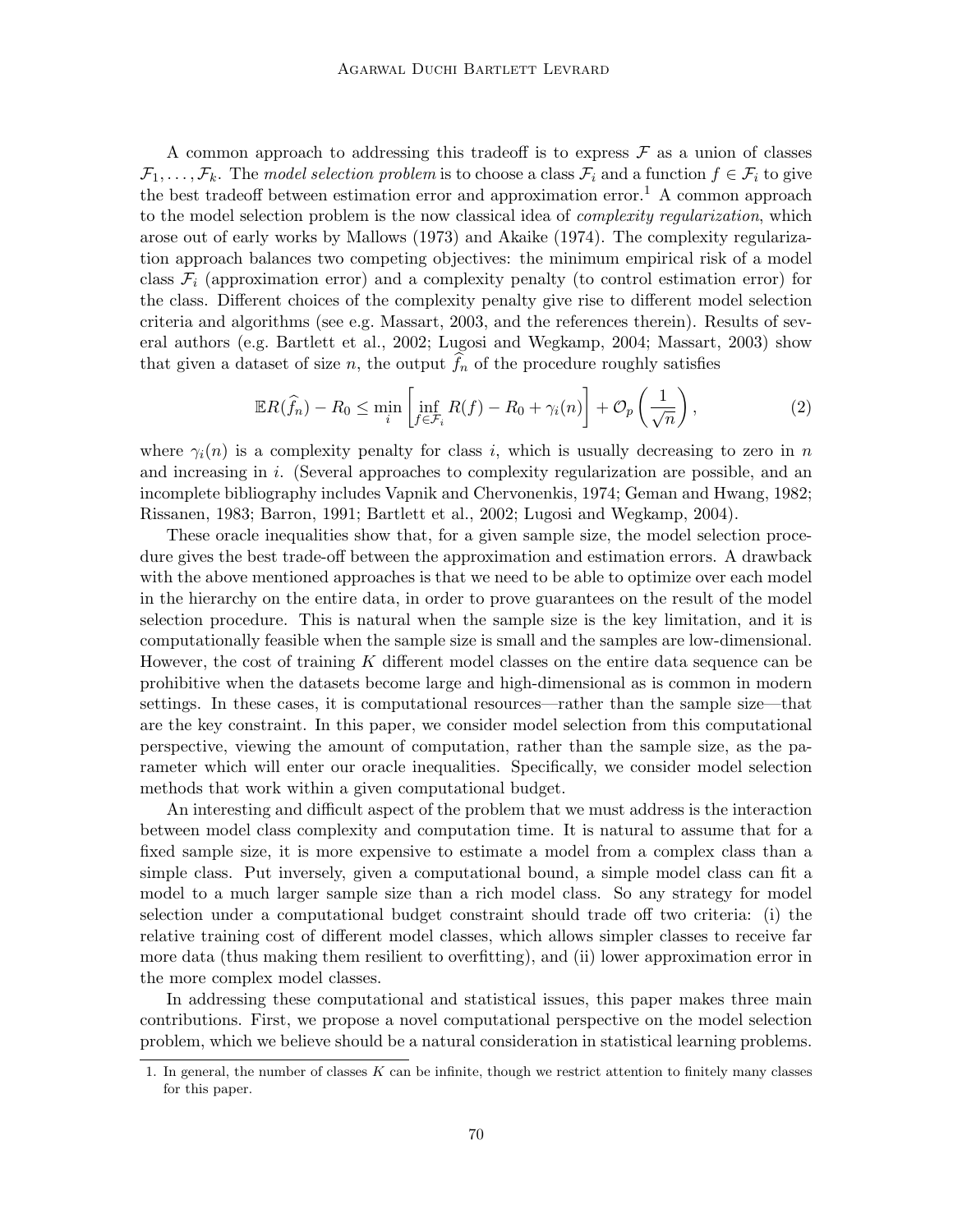Secondly, within this framework, we provide an algorithm—exploiting algorithms for multiarmed bandit problems—that uses confidence bounds based on concentration inequalities to select a good model under a given computational budget. We also prove a minimax optimal oracle inequality on the performance of the selected model. Our third main contribution is another algorithm based on a coarse-grid search, for model hierarchies that are structured by inclusion, that is,  $\mathcal{F}_1 \subseteq \mathcal{F}_2 \subseteq \ldots \subseteq \mathcal{F}_K$ . Under natural assumptions regarding the growth of the complexity penalties as we go to more complex classes, the coarse-grid search procedure satisfies better oracle inequalities than the earlier bandit algorithm. Both of our algorithms are computationally simple and efficient.

The remainder of this paper is organized as follows. In the next section, we formalize our setting and present the algorithms. Section [3](#page-7-0) presents our main results as well as some consequences for specific problems and examples. We provide proofs in Sections [4](#page-10-0) through [5;](#page-11-0) Section [4](#page-10-0) contains the proof of the result for unstructured model selection problems, while Sec. [5](#page-11-0) contains the proofs of oracle inequalities for model selection problems with nested classes  $\mathcal{F}_i$ .

### 2. Setup and algorithms

In this section, we will describe our statistical and computational assumptions about the problem, giving examples of classes of problems and statistical procedures that satisfy the assumptions. We will follow this with descriptions of our algorithms, including intuitive explanations of the procedures.

# 2.1. Setup and Goals

Recall from the introduction that we have a collection of K model classes  $\mathcal{F}_1, \ldots, \mathcal{F}_K$ . Let us begin by describing our computational assumptions. First, we assume as our basic unit of measure a computational quantum; within this quantum, a model can be trained on any single class  $\mathcal{F}_i$  using  $n_i$  samples. That is, we associate with each class  $\mathcal{F}_i$  a number of samples  $n_i \in \mathbb{N}$ , where  $n_i$  is chosen so that training a model from class  $\mathcal{F}_i$  on  $n_i$  examples requires the same amount of time as training a model from class  $\mathcal{F}_j$  on  $n_j$  samples. We assume an overall time budget of  $T$  quanta, so that if we devote the entire computational budget to class i, we could use  $T_{n_i}$  samples to train a model.<sup>[2](#page-2-0)</sup> Our high level goal is to derive algorithms that perform nearly as well as if an oracle gave the best model class  $i^*$  in advance, and we could devote the entire computational budget  $T$  to class  $i^*$ .

For the statistical assumptions in our problem, we take an approach similar to that of [Bartlett et al.](#page-14-3) [\(2002\)](#page-14-3), restricting our attention to complexity penalties based on concentration inequalities. Each of our model selection procedures uses a black-box algorithm  $\mathcal A$ for fitting functions from the model class  $\mathcal{F}_i$  to the data. We require that these algorithms be statistically well-behaved, in the sense that the empirical risk of  $\mathcal{A}$ 's output model  $\hat{f}$  is near the true risk of f. Recalling the definitions of  $R$ ,  $\overline{R}$  from the introduction, and defining  $[K] = \{1, \ldots, K\}$ , we state our main concentration assumption:

<span id="page-2-1"></span><span id="page-2-0"></span><sup>2.</sup> The linearity assumption is essentially no loss of generality. In addition, several algorithms satisfy it. We can work with general non-linear scalings too, at the cost of significant notational burden which we choose to avoid here.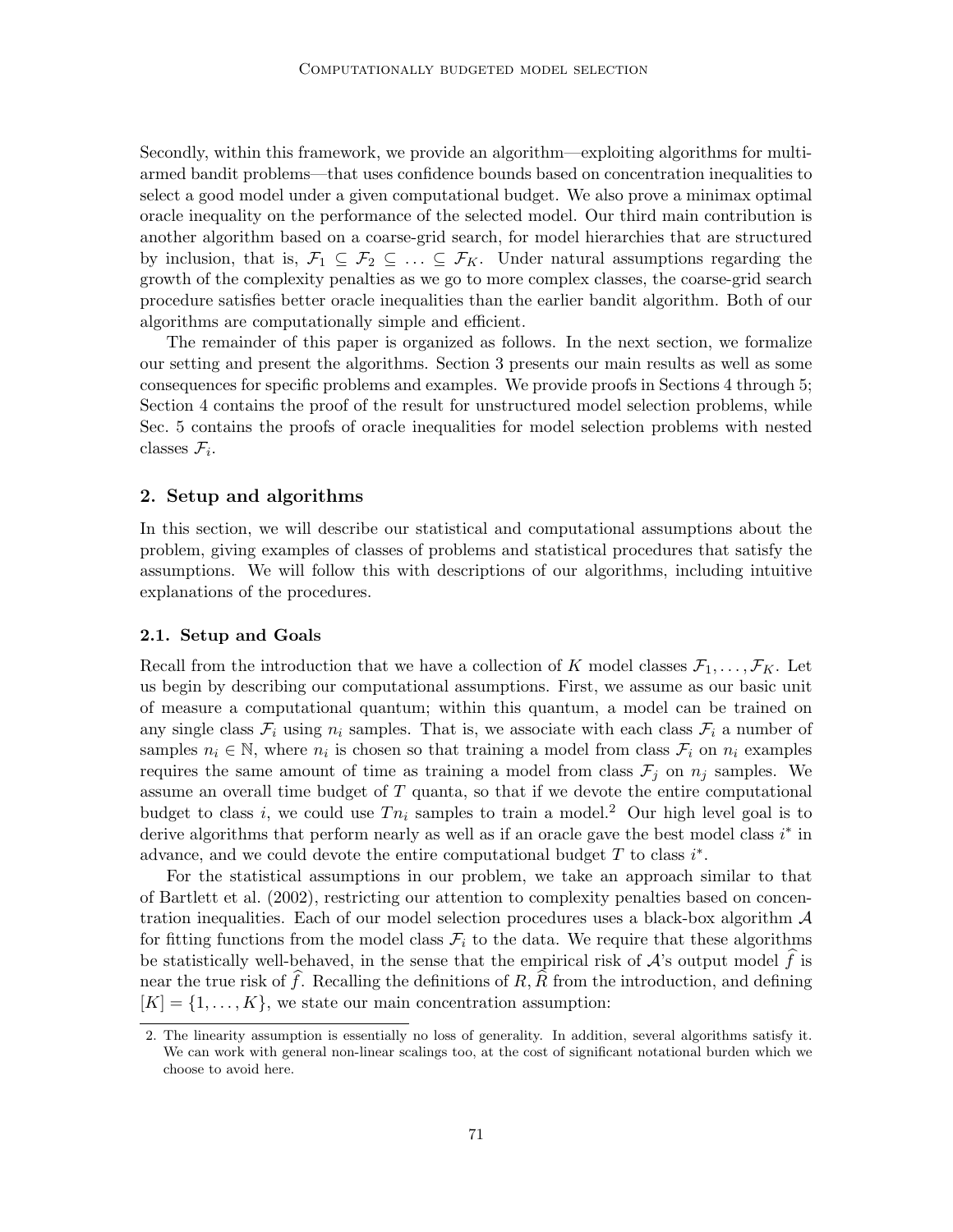**Assumption A** Let  $\mathcal{A}(i, n) \in \mathcal{F}_i$  denote the output of algorithm  $\mathcal{A}$  on a sample of n data points.

<span id="page-3-2"></span>(a) For each  $i \in [K]$ , there is a function  $\gamma_i$  and constants  $\kappa_1, \kappa_2 > 0$  such that for any  $n \in \mathbb{N}$ ,

$$
\mathbb{P}\left(|\widehat{R}_n(\mathcal{A}(i,n)) - R(\mathcal{A}(i,n))| > \gamma_i(n) + \kappa_2 \epsilon\right) \le \kappa_1 \exp(-4n\epsilon^2). \tag{3}
$$

<span id="page-3-3"></span>(b) The output  $\mathcal{A}(i, n)$  is a  $\gamma_i(n)$ -minimizer of  $\widehat{R}_n$ , that is,

$$
\widehat{R}_n(\mathcal{A}(i,n)) - \inf_{f \in \mathcal{F}_i} \widehat{R}_n(f) \leq \gamma_i(n).
$$

- <span id="page-3-0"></span>(c) The function  $\gamma_i(n) \leq c_i n^{-\alpha_i}$  for some  $\alpha_i > 0$ .
- <span id="page-3-4"></span>(d) For any fixed function  $f \in \mathcal{F}_i$ ,  $\mathbb{P}(|\widehat{R}_n(f) - R(f)| > \kappa_2 \epsilon) \leq \kappa_1 \exp(-4n\epsilon^2)$ .

There are many classes of functions and corresponding algorithms that satisfy Assump-tion [A.](#page-2-1) For one simple example, let  $\{\mathcal{F}_i\}$  be VC-classes of functions, where each  $\mathcal{F}_i$  has VC-dimension  $d_i$ , and  $\ell$  be the hinge loss, where  $\ell(z, f) = [1 - yf(x)]_+$ . Assuming that  $\ell(z, f) \leq B$  for all  $f \in \mathcal{F}$ , Dudley's entropy integral in this case gives [\(Dudley, 1978\)](#page-14-8)

<span id="page-3-1"></span>
$$
\gamma_i(n) = \mathcal{O}\left(\sqrt{\frac{d_i}{n}}\right)
$$
 and  $\kappa_1 \le 2$ ,  $\kappa_2 = \mathcal{O}(B)$ . (4)

Similar results hold for other convex losses and problems, for example regression and density estimation problems with squared or log losses. For function classes of bounded complexity, such as VC, Sobolev, or Besov classes, penalty functions  $\gamma_i(n)$  can be computed that satisfy Assumption [A](#page-2-1) using many techniques; some relevant approaches include Rademacher and Gaussian complexities of the function classes  $\mathcal{F}_i$ , metric entropy, Dudley's entropy integral, or localization techniques (e.g. [Pollard, 1984;](#page-14-9) [Bartlett and Mendelson, 2002;](#page-14-10) [Dudley, 1967\)](#page-14-11). In many concrete cases, such as parametric models or VC classes, Assumption  $A(c)$  $A(c)$  is satisfied with  $\alpha_i = \frac{1}{2}$  $\frac{1}{2}$ .

Our approach, similar to the idea of complexity regularization, is to perform a kind of penalized model selection. If we knew the true risk functional  $R$ , we could minimize a combination of the risk and complexity penalty based on the number of samples our computational budget allows for the class. In particular, given penalty functions  $\gamma_i$ , we define the best class in hindsight as

$$
i^* := \underset{i \in [K]}{\operatorname{argmin}} \left\{ \underset{f \in \mathcal{F}_i}{\operatorname{inf}} R(f) + \gamma_i(Tn_i) \right\}.
$$
 (5)

The idea is that an algorithm performing model selection—while taking into account its computational limitations—should choose the best class considering the total number of samples it could possibly have seen for the class. We note that this is also closely related to the criterion [\(2\)](#page-1-1) minimized in the absence of a computational budget, but in the classical case it is assumed that each function class can be evaluated on an identical and fixed number of samples n.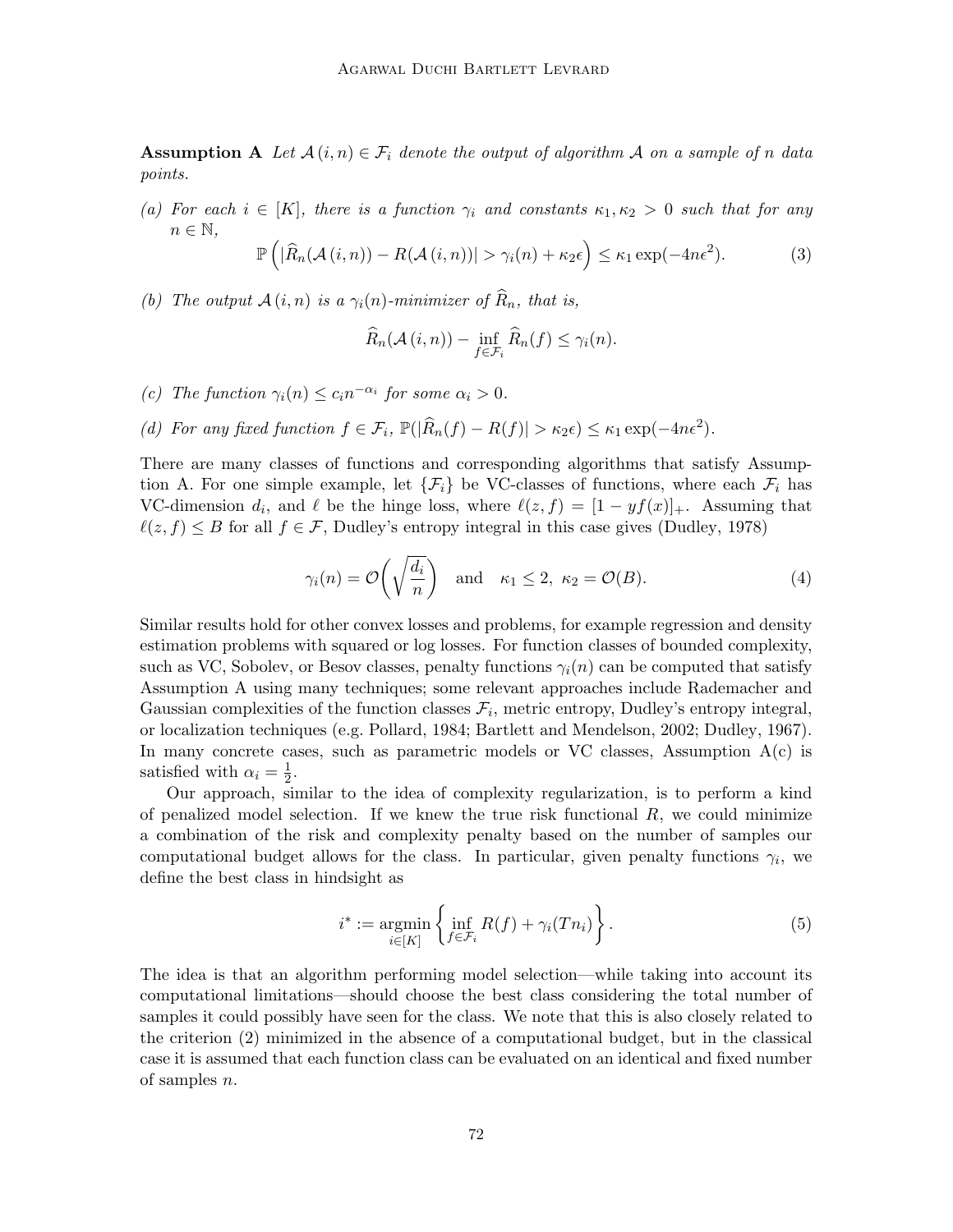FOREACH  $i \in [K]$  query  $n_i$  examples from class  $\mathcal{F}_i$ For  $t = K + 1$  to T SET  $n_i(t)$  to be the number of examples seen for class i at time t LET  $i_t = \operatorname{argmin}_{i \in [K]} \overline{R}(j, n_i(t)) - \sqrt{\frac{\log T}{n_i(t)}}$ DET  $i_t = \arg \min_{i \in [K]} \sum_{i \in (t)} \sum_{i \in (t)} \sqrt{n_i(t)}$ <br>QUERY  $n_{i_t}$  examples for class  $i_t$ OUTPUT  $i$ , the index of the most frequently selected class.

<span id="page-4-1"></span>**Algorithm 1:** Multi-armed bandit algorithm for selection of best class i.

#### 2.2. Upper-confidence bound algorithm without structure

We now turn to outlining the first of the two main scenarios analyzed in this paper. For now, we do not assume any structure relating the collection of model classes  $\mathcal{F}_1, \ldots, \mathcal{F}_K$ . The main idea of our algorithm in this case is to incrementally allocate our computational quota amongst the function classes, where we trade off receiving samples for classes that have good risk performance against exploring classes for which we have received few data points. We view the budgeted model selection problem as a repeated game with T rounds. At iteration t, the procedure allocates one additional quantum of computation to a (to be specified) function class i. We assume that the computational complexity of fitting a model grows linearly and incrementally with the number of samples, which means that allocating an additional quantum of training time allows the black-box training algorithm  $\mathcal A$  to process an additional  $n_i$  samples for class  $\mathcal{F}_i$ . The linear growth assumption is satisfied, for instance, when the loss function  $\ell$  is convex and the black-box learning algorithm  $\mathcal A$  is a stochastic or online convex optimization procedure (e.g. [Cesa-Bianchi and Lugosi, 2006;](#page-14-12) [Nemirovski](#page-14-13) [et al., 2009\)](#page-14-13).

Using our previously defined notation, we now define the criterion we use in our procedure to select the class i to which we allocate a quantum. The optimistic selection criterion for class i, assuming that  $\mathcal{F}_i$  has seen n samples at this point in the game, is

<span id="page-4-0"></span>
$$
\overline{R}(i,n) = \widehat{R}_n(\mathcal{A}(i,n)) - \gamma_i(n) - \sqrt{\frac{\log K}{n}} + \gamma_i(Tn_i).
$$
\n(6)

The intuition behind the definition of  $\overline{R}(i, n)$  is that we would like the algorithm to choose functions f and classes i that minimize  $\widehat{R}_n(f) + \gamma_i(T n_i) \approx R(f) + \gamma_i(T n_i)$ , but the negative  $\gamma_i(n)$  and  $\sqrt{\log K/n}$  terms lower the criterion significantly when n is small and thus encourage initial exploration. The criterion [\(6\)](#page-4-0) essentially combines the penalized model-selection objective used by [Bartlett et al.](#page-14-3)  $(2002)$  (though we use a log K term, as we assume a finite number of classes) with an optimistic criterion similar to those used in multi-armed bandit algorithms [\(Auer et al., 2002\)](#page-14-14). Algorithm [1](#page-4-1) contains our bandit procedure for model selec-tion. We run Alg. [1](#page-4-1) for  $T$  rounds, where  $T$  is such that the entire computational budget is exhausted. Our results in Section [3.1](#page-7-1) show that Alg. [1](#page-4-1) satisfies our twofold goals of selecting the class  $i^*$  with high probability and outputting a function  $f$  with good risk performance.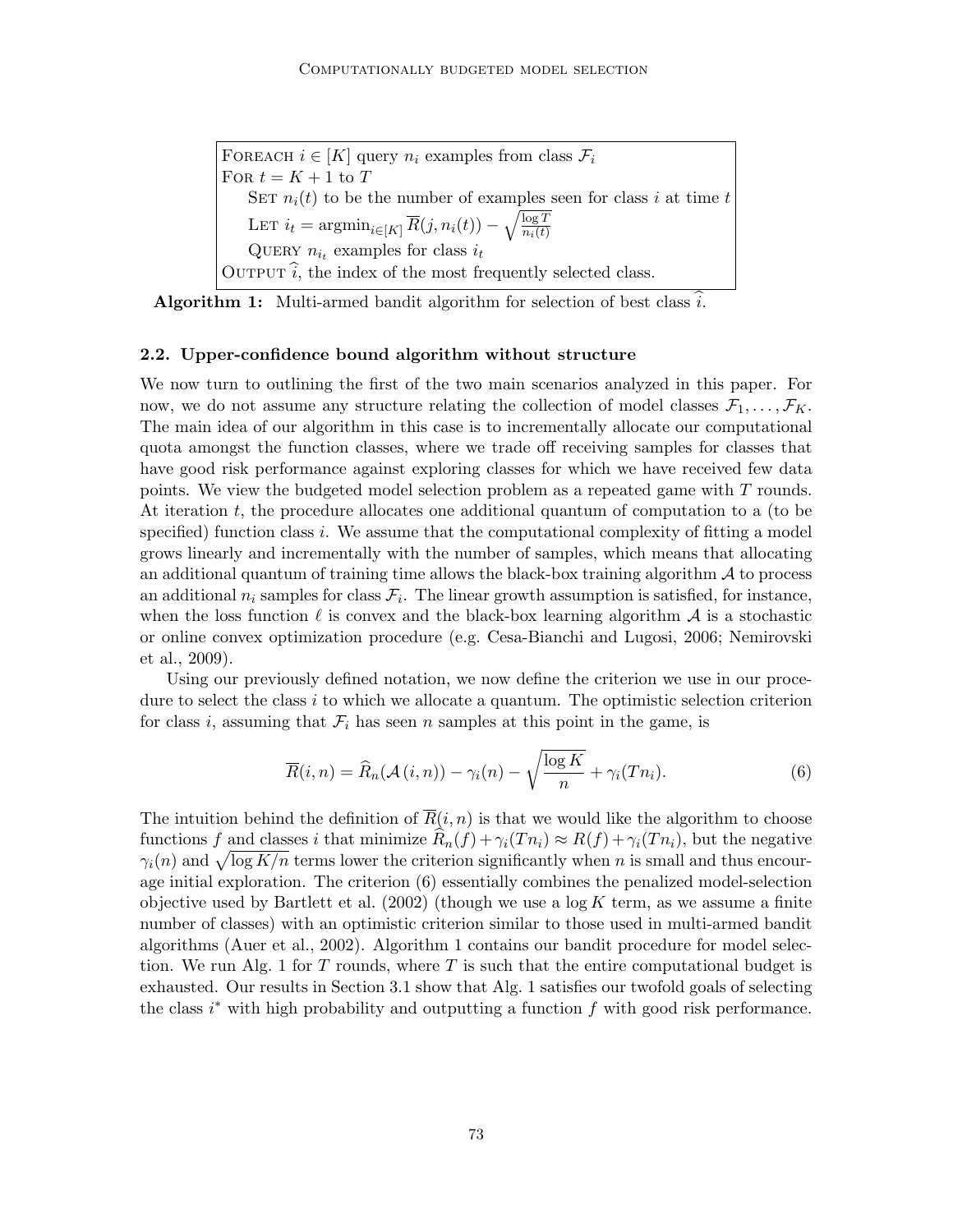#### <span id="page-5-3"></span>2.3. Coarse-grid search algorithm for inclusion hierarchy

In practice, the classes  $\mathcal{F}_i$  are rarely completely unrelated; perhaps the most common scenario in model selection is structural risk minimization, where the model classes  $\mathcal{F}_i$  are subsets ordered in increasing complexity of a larger model space. To that end, our second main scenario involves studying computationally constrained model selection procedures under the following assumption.

**Assumption B** The function classes  $\mathcal{F}_i$  satisfy an inclusion hierarchy:

<span id="page-5-1"></span><span id="page-5-0"></span>
$$
\mathcal{F}_1 \subseteq \mathcal{F}_2 \subseteq \cdots \subseteq \mathcal{F}_K \tag{7}
$$

One simple example satisfying above assumption is classes of functions of the form  $x \mapsto$  $f(x) = \langle \theta, x \rangle$ , where each function class F is identified with an increasing bound on  $\|\theta\|$ . A second simple family of examples consists of scenarios in which  $f \in \mathcal{F}_i$  is of the form  $x \mapsto f(x) = \langle \theta, \phi_i(x) \rangle$  where  $\phi_i$  is a feature mapping of the input data Z and  $\phi_i$  is a projection of  $\phi_{i+1}$ . For example, functions in class  $i+1$  observe more features than those in class i or the different classes  $\mathcal{F}_i$  may consist of an increasing sequence of wavelet bases.

Intuitively, we expect the structure assumed above to help our model selection procedure because the minimum expected risks of different function classes are no longer independent of each other. It is easy to see that under our assumption,

$$
R_i^* \le R_j^* \quad \text{for } i \ge j. \tag{8}
$$

Clearly, under Assumption [B,](#page-5-0) the penalties can always be chosen to be increasing as a function of the class complexity:

$$
\gamma_i(n) \ge \gamma_j(n) \quad \text{for } i \ge j. \tag{9}
$$

Since our approach involves giving a different number of samples to each class, we require a slightly stronger ordering than the above equation. We assume that for any budget  $T$ , we have

$$
\gamma_i(Tn_i) \ge \gamma_j(Tn_j) \quad \text{for } i \ge j. \tag{10}
$$

This assumption is reasonable since we expect that  $\gamma_i(n)$  is a decreasing function of n and  $n_i \leq n_j$  for  $i \geq j$ , so that  $\gamma_i(T_{n_i}) \geq \gamma_i(T_{n_j}) \geq \gamma_i(T_{n_j}).$ 

We now show a simple grid-search based algorithm that gives oracle inequalities depending only logarithmically on the number of classes for this inclusion hierarchy under natural conditions on the growth of the complexity penalties as a function of the class index  $i$ . The method takes inspiration from the naïve strategy that splits the budget  $T$  uniformly across the K classes and finds the class with the smallest penalized empirical risk, using  $T_{n_i}/K$ samples for class i. Of course, the naïve approach has the drawback that the computational budget available to each class is reduced by a factor of  $K$ , which yields very poor scaling with the number  $K$  of classes.

<span id="page-5-2"></span>The key observation we exploit is that under the nesting structure [\(7\)](#page-5-1), we do not need to find the smallest regularized empirical risk for each class. We can instead pick a small subset S of classes and perform model selection only over the classes in  $S$ , then use the inclusion assumption [B](#page-5-0) to reason about the classes not in  $S$  for appropriate choices of  $S$ . With this intuition, we now define a good choice for  $S$ :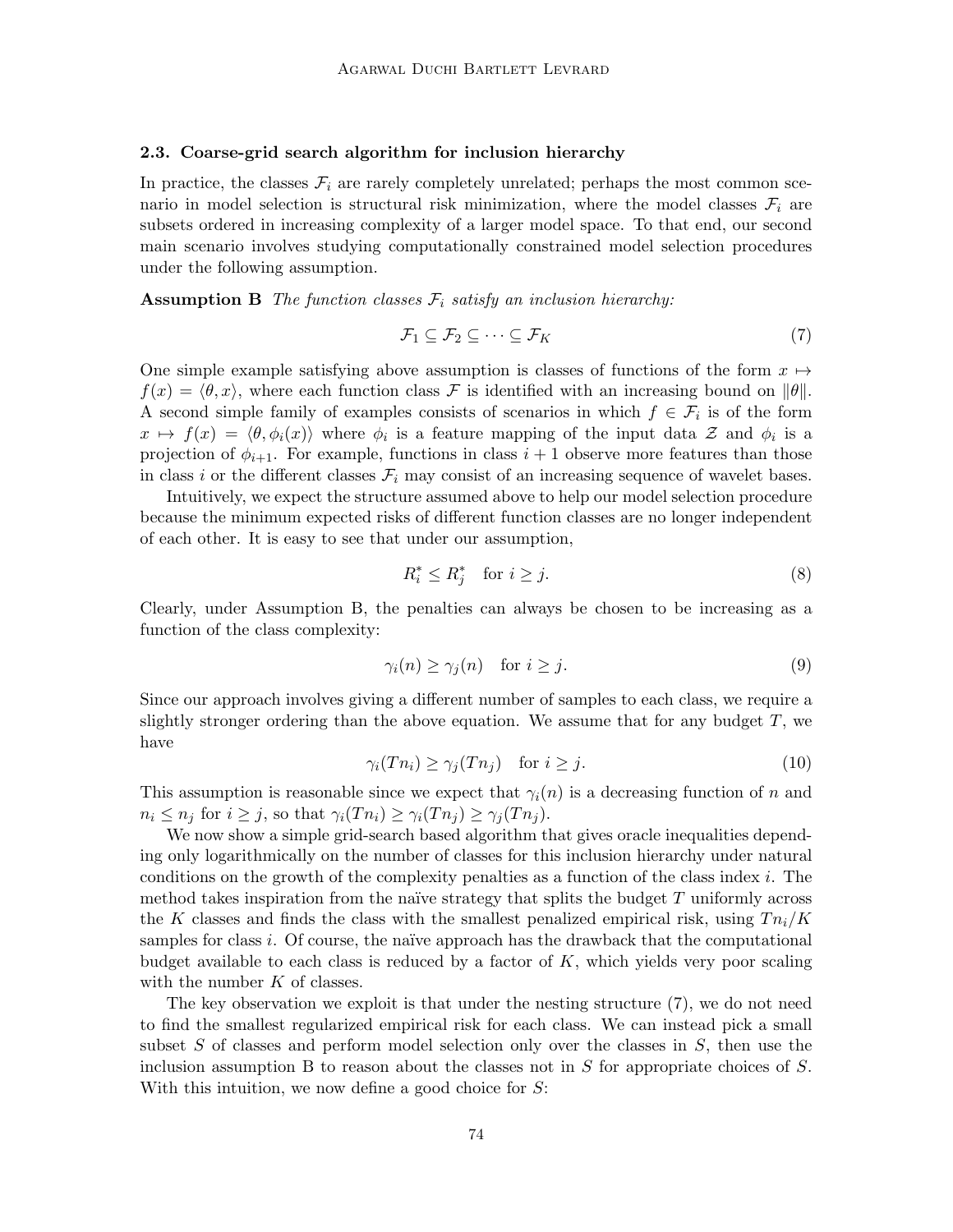**Definition 1 (Coarse grid)** For a set  $S \subseteq [K]$ , we say that S satisfies the coarse grid conditions with parameters  $s \in \mathbb{N}$  and  $\lambda > 0$  if  $|S| = s$  and for each  $i \in [K]$  there is an index  $j \in S$  such that

<span id="page-6-1"></span><span id="page-6-0"></span>
$$
\gamma_i\left(\frac{Tn_i}{s}\right) \le \gamma_j\left(\frac{Tn_j}{s}\right) \le (1+\lambda)\gamma_i\left(\frac{Tn_i}{s}\right). \tag{11}
$$

We define  $s(\lambda)$  to be the size of the smallest set S satisfying condition [\(11\)](#page-6-0), noting that  $s(\lambda) \leq K$ . In general, for a given  $\lambda$  there may be no small set S satisfying Definition [1;](#page-5-2) however, we are interested in settings where a set S of size  $s(\lambda) = \mathcal{O}(\log K)$  exists.

**Example 1** Let  $\{\mathcal{F}_i\}$  be an increasing collection of VC-classes, say  $f \in \mathcal{F}_i$  is of the form  $x \mapsto f(x) = \langle \theta, \phi_i(x) \rangle$  where  $\phi_i$  is a d<sub>i</sub>-dimensional mapping and  $\mathcal{F}_i$  has VC-dimension  $\sqrt{d_i/n}$ . Making the reasonable assumption that training time is linearly dependent on the  $d_i$ . In this case, recalling the VC-bound [\(4\)](#page-3-1), we know that (up to constant factors)  $\gamma_i(n) \leq$ VC dimension, we have  $n_i = n_K(d_K/d_i)$  for  $i \in [K]$ , so

$$
\gamma_i(Tn_i) = \gamma_i\bigg(\frac{Tn_Kd_K}{d_i}\bigg) \le \sqrt{\frac{d_i^2}{Tn_Kd_K}} = d_i \cdot \frac{1}{\sqrt{Tn_Kd_K}}.
$$

Example [1](#page-6-1) is suggestive of a pattern common to many hierarchies of function classes including parametric and VC-classes with  $i$  indexing VC-dimension—where the penalty functions interact with the sample sizes  $n_i$  so that  $\gamma_i$  splits naturally into a product  $\gamma_i(T_{n_i}) =$  $g(T)h(i)$  for some functions g and h (which may depend on K). For such cases, the condition [\(11\)](#page-6-0) reduces to ensuring

$$
g\left(\frac{T}{s(\lambda)}\right)h(i) \le g\left(\frac{T}{s(\lambda)}\right)h(j) \le (1+\lambda)g\left(\frac{T}{s(\lambda)}\right)h(i),
$$

which amounts to showing  $h(i) \leq h(j) \leq (1 + \lambda)h(i)$  independent of the setting of  $s(\lambda)$ (since h is non-increasing, we need only show the latter inequality). Let  $S = \{j_1, \ldots, j_{s(\lambda)}\}.$ We construct S by setting  $j_{s(\lambda)} = K$  and recursively defining  $j_i$  to be the smallest index  $j_i < j_{i+1}$  such that

$$
h(j_{i+1}) \le (1+\lambda)h(j_i).
$$

Then the number of classes can be bounded by using the relation

$$
h(K) = h(j_{s(\lambda)}) \le (1 + \lambda)h(j_{s(\lambda)-1}) \le \cdots \le (1 + \lambda)^{s(\lambda)}h(1),
$$

so that so long as  $s(\lambda) \geq \frac{\log(h(K)/h(1))}{\log(1+\lambda)}$  $\frac{(n(K)/n(1))}{\log(1+\lambda)}$ , we can choose a set S satisfying condition [\(11\)](#page-6-0) with  $|S| = s(\lambda)$ . In particular,  $s(\lambda)$  is logarithmic in K as long as the function h grows subexponentially. Other natural examples of function classes satisfying such growth conditions include Besov or Sobolev function classes nested by degree or smoothness as well as wavelet bases. We refer the reader to the work of [Barron et al.](#page-14-15) [\(1999\)](#page-14-15) for a compendium of results where  $\gamma_i(T n_i) = g(T)h(i)$ .

Given the above, our algorithm has a simple description. We fix a desired accuracy  $\lambda$ and find the smallest set S satisfying Definition [1.](#page-5-2) We then pick the class  $\hat{i}$  satisfying

<span id="page-6-2"></span>
$$
\widehat{i} \in \underset{i \in S}{\text{argmin}} \left\{ \widehat{R}_{T n_i/s(\lambda)}(i) + \gamma_i \left( T n_i/s(\lambda) \right) \right\},\tag{12}
$$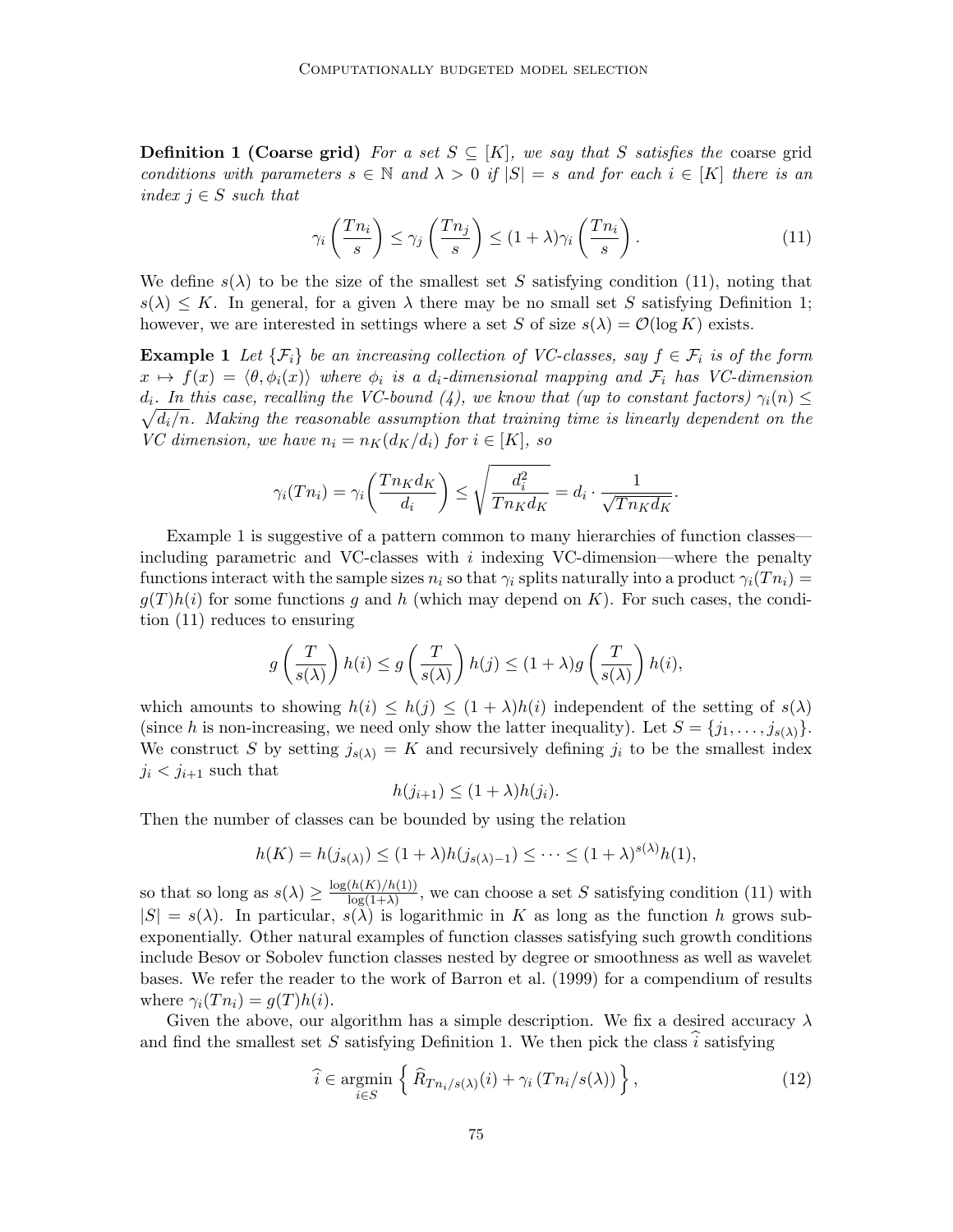where  $|S| = s(\lambda)$ . We observe that the penalty functions are typically known in closed form (with the exception of data-dependent complexity penalties), and hence computation of the set  $S$  can be efficient and is (generally) much cheaper than training the models. In Section [3.2,](#page-9-0) we give an oracle inequality on the performance of the estimate  $i$  from the procedure [\(12\)](#page-6-2) that has only mild dependence on the number of classes so long as  $s(\lambda)$  does not grow too fast with K.

# <span id="page-7-0"></span>3. Main results and their consequences

In this section, we come to the description of the performance guarantees for Algorithms [1](#page-4-1) and [\(12\)](#page-6-2). To build intuition, we also specialize the theorems to specific statistical problems and model classes.

#### <span id="page-7-1"></span>3.1. Oracle inequalities for unstructured model classes

In this section we give performance guarantees on the class picked by Algorithm [1.](#page-4-1) We define the excess penalized risk

<span id="page-7-4"></span><span id="page-7-2"></span>
$$
\Delta_i := R_i^* + \gamma_i(Tn_i) - R_{i^*}^* - \gamma_{i^*}(Tn_{i^*}) \ge 0.
$$
\n(13)

Essentially without loss of generality, we assume that the infimum in the equation  $R_i^*$  =  $\inf_{f \in \mathcal{F}_i} R(f)$  is attained by a function  $f_i^*$ . If the infimum is not attained we simply choose some fixed  $f_i^*$  such that  $R(f_i^*) \leq \inf_{f \in \mathcal{F}_i} R(f) + \delta$  for an arbitrarily small  $\delta > 0$ . We first perform analysis under the assumption that  $\Delta_i > 0$  strictly for  $i \neq i^*$ , but we will then relax to allow non-unique  $i^*$ .

The gains of a computationally adaptive strategy over naïve strategies are best seen when the gap [\(13\)](#page-7-2) is non-zero. Under this assumption, we can follow the ideas of [Auer](#page-14-14) [et al.](#page-14-14) [\(2002\)](#page-14-14) and show that the fraction of the computational budget allocated to any suboptimal class  $i \neq i^*$  goes quickly to zero as T grows. We provide the proof of the following theorem in Section [4.](#page-10-0)

**Theorem 2** Let Alg. [1](#page-4-1) be run for T rounds and  $T_i(T)$  be the number of times class i is queried. Let  $\Delta_i$  be defined as in [\(13\)](#page-7-2), the conditions of [A](#page-2-1)ssumption A hold, and assume that  $T \geq K$ . Define  $\beta_i = \max\{1/\alpha_i, 2\}$ . There is a constant C such that

$$
\mathbb{E}[T_i(T)] \leq \frac{C}{n_i} \left(\frac{c_i + \kappa_2 \sqrt{\log T}}{\Delta_i}\right)^{\beta_i} \quad and \quad \mathbb{P}\left(T_i(T) > \frac{C}{n_i} \left(\frac{c_i + \kappa_2 \sqrt{\log T}}{\Delta_i}\right)^{\beta_i}\right) \leq \frac{\kappa_1}{TK^4},
$$

where  $c_i$  and  $\alpha_i$  come from the definition of the concentration function  $\gamma_i$  in Assumption [A\(](#page-2-1)[c\)](#page-3-0).

At a high level, this result shows that the fraction of budget allocated to any suboptimal class goes to 0 at the rate  $\frac{1}{n_iT}$  $\sqrt{\log T}$  $\overline{\Delta_i}$  $\int_{0}^{\beta_i}$ . Hence, asymptotically in T, we will receive exponentially more samples for  $i^*$  than any other class and will perform almost as well as if we had known  $i^*$  in advance. To see an example of concrete rates that can be concluded from the above result, let  $\mathcal{F}_1, \ldots, \mathcal{F}_K$  be model classes with finite VC-dimension,<sup>[3](#page-7-3)</sup> so that Assumption [A](#page-2-1) is satisfied with  $\alpha_i = \frac{1}{2}$  $\frac{1}{2}$ . Then we have

<span id="page-7-5"></span><span id="page-7-3"></span><sup>3.</sup> Similar corollaries hold for any model class whose metric entropy grows as polylog  $(\frac{1}{\epsilon})$ .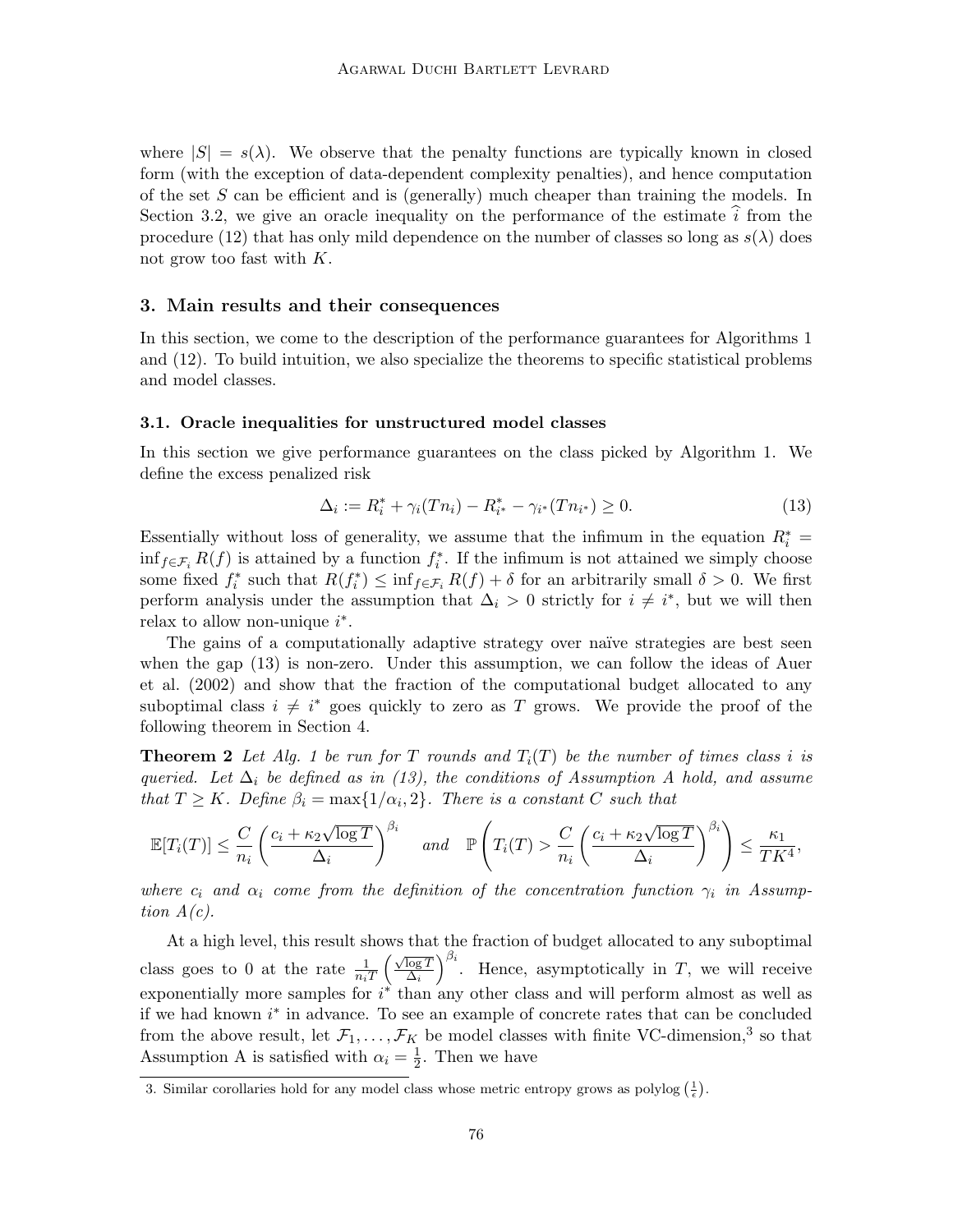**Corollary 3** Under the conditions of Theorem [2,](#page-7-4) assume  $\mathcal{F}_1, \ldots, \mathcal{F}_K$  are model classes of finite VC-dimension, where  $\mathcal{F}_i$  has dimension  $d_i$ . Then there is a constant C such that

$$
\mathbb{E}[T_i(T)] \leq C \frac{\max\{d_i, \kappa_2^2 \log T\}}{\Delta_i^2 n_i} \quad and \quad \mathbb{P}\left(T_i(T) > C \frac{\max\{d_i, \kappa_2^2 \log T\}}{\Delta_i^2 n_i}\right) \leq \frac{\kappa_1}{TK^4}.
$$

The result of Corollary [3](#page-7-5) is nearly optimal in general due to a lower bound for the special case of multi-armed bandit problems [\(Lai and Robbins, 1985\)](#page-14-16). To see the connection, let  $\mathcal{F}_i$ correspond to the *i*<sup>th</sup> arm in a multi-armed bandit problem and the risk  $R_i^*$  be the expected reward of arm *i*. In this case, the complexity penalty  $\gamma_i$  for each class is 0. [Lai and Robbins](#page-14-16) give a lower bound that shows that the expected number of pulls of any suboptimal arm is at least  $\mathbb{E}[T_i(T)] = \Omega\left(\frac{\log T}{\text{KL}(n)\ln T}\right)$  $KL(p_i||p_{i^*})$ ), where  $p_i$  and  $p_{i^*}$  are the reward distributions for the *i*th and optimal arms, respectively.

Unfortunately, the condition that  $\Delta_i > 0$  may not always be satisfied, or  $\Delta_i$  may be so small as to render the bound in Theorem [2](#page-7-4) vacuous. Nevertheless, we intuitively believe that our algorithm can quickly find a small set of "good" classes—those with small penalized risk—and spend its computational budget to try to distinguish amongst them. In this case, though, Algorithm [1](#page-4-1) will not visit suboptimal classes and so can still output a function f satisfying good oracle bounds. In order to prove a result quantifying this intuition, we first upper bound the *regret* of Algorithm [1,](#page-4-1) that is, the average excess risk suffered by the algorithm over all iterations, and then show how to use this bound for obtaining a model with a small risk. We state our results for the case where  $\alpha_i \equiv \alpha$  and define  $\beta = \max\{1/\alpha, 2\}$ .

**Proposition 4** Use the same assumptions as Theorem [2,](#page-7-4) but further assume that  $\alpha_i \equiv \alpha$ for all i. With probability at least  $1-\kappa_1/TK^3,$  the regret (average excess risk) of Algorithm [1](#page-4-1) is bounded as !1/β

<span id="page-8-0"></span>
$$
\sum_{i=1}^{K} \Delta_i T_i(T) \le 2eT^{1-1/\beta} \left(C \sum_{i=1}^{K} \frac{(c_i + \kappa_2 \sqrt{\log T})^{\beta}}{n_i}\right)^{1/\beta}
$$

for a constant  $C$  dependent on  $\alpha$ .

In order to obtain a model with a small risk, we need to make an additional assumption that the models are compatible in the sense that one can define the addition operator  $f + g$  for  $f \in \mathcal{F}_i, g \in \mathcal{F}_j$  meaningfully. We also assume that the risk functional  $R(f)$ is convex in  $f$ . In such a setting, we can average the functions minimizing the objective  $R(i, n)$ , that is,  $f_t = \operatorname{argmin}_{f \in \mathcal{F}_{i_t}} R_{n_i(t)}(f)$ , to obtain a function satisfying the desired oracle inequality. For this theorem, we also assume that the constants  $c_i$  from Assumption [A\(](#page-2-1)[c\)](#page-3-0) satisfy  $c_i = \mathcal{O}(\sqrt{\log T}).$ 

<span id="page-8-1"></span>**Theorem 5** Use the same assumptions as Proposition [4.](#page-8-0) Let  $f_t$  be the function chosen by algorithm A at round t of Alg. [1](#page-4-1) and define the average function  $\hat{f}_T = \frac{1}{T}$  $\frac{1}{T} \sum_{t=1}^T f_t$ . If the risk functional R is convex, there are constants C, C' (dependent on  $\alpha$ ) such that with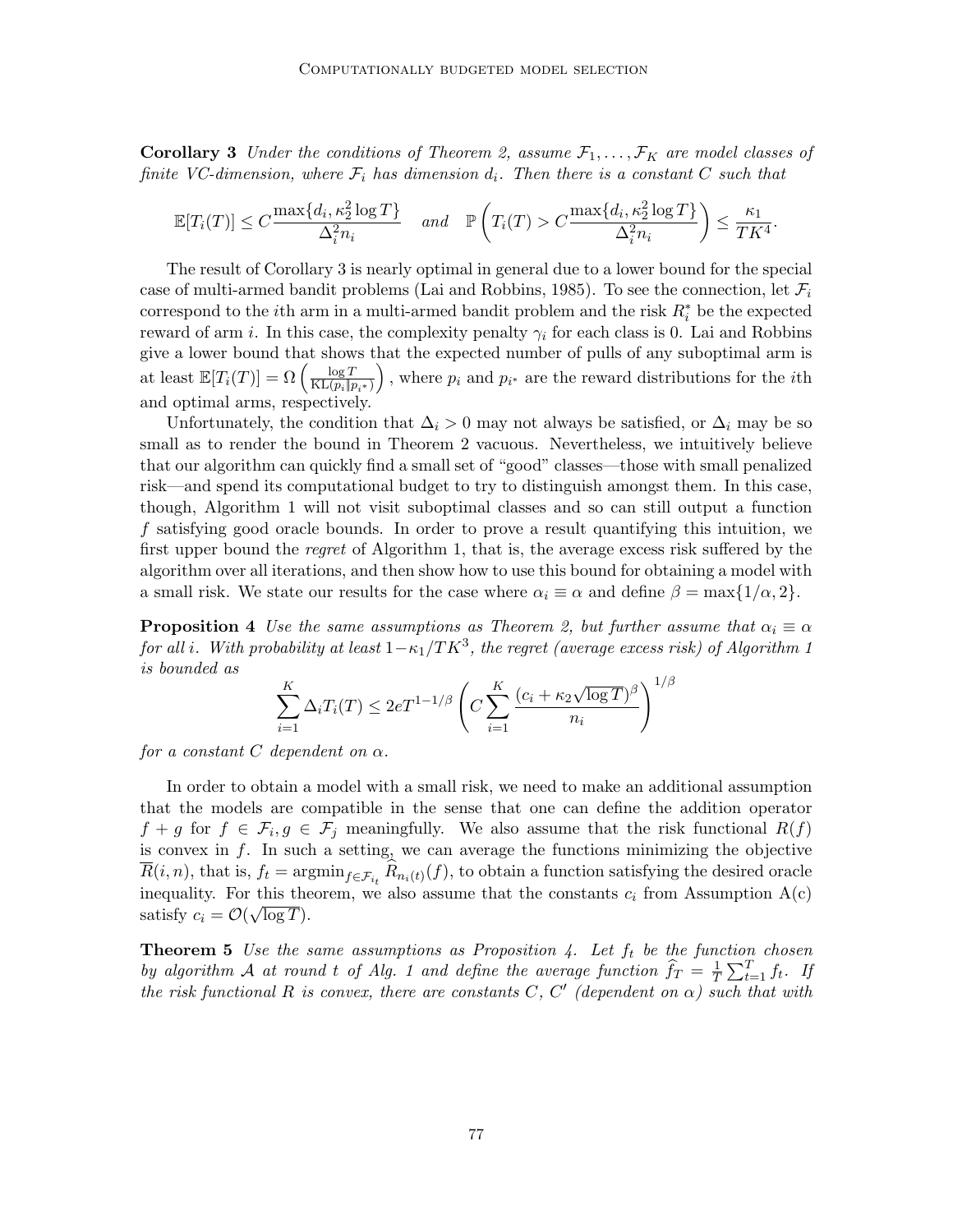probability greater than  $1 - 2\kappa_2/(TK^3)$ ,

$$
R(\hat{f}_T) \leq R^* + \gamma_{i^*}(T n_{i^*}) + 2e\kappa_2 T^{-\beta} \sqrt{\log T} \left(\sum_{i=1}^K \frac{C}{n_i}\right)^{1/\beta} + C' T^{-1/\beta} \left(\sum_{i=1}^K \left[c_i n_i^{-\alpha} + \kappa_2 n_i^{-\frac{1}{2}} \sqrt{\log K} + \kappa_2 n_i^{-\frac{1}{2}} \sqrt{\log T}\right]^\beta\right)^{1/\beta}.
$$

Let us interpret the above bound and discuss its optimality. When  $\alpha = \frac{1}{2}$  $rac{1}{2}$  (e.g., for VC classes), we have  $\beta = 2$ ; moreover, it is clear that  $\sum_{i=1}^{K} \frac{C_i}{n_i}$  $\frac{C}{n_i} = \mathcal{O}(K)$ . Thus, to within constant factors, we have

$$
R(\widehat{f}_T) = R^* + \gamma_{i^*}(T n_{i^*}) + \mathcal{O}\left(\frac{\sqrt{K \max\{\log T, \log K\}}}{\sqrt{T}}\right).
$$

Ignoring logarithmic factors, the above bound is minimax optimal, which follows by a reduction of our model selection problem to the special case of a multi-armed bandit problem. In this case, Theorem 5.1 of [Auer et al.](#page-14-17)  $(2003)$  shows that for any set of K, T values, there in this case, Theorem 5.1 of Auer et al. (2003) shows that for any set of  $K, I$  values, there is a distribution over the rewards of arms which forces  $\Omega(\sqrt{KT})$  regret, that is, the averis a distribution over the rewards of arms which forces  $\iota(\sqrt{KT})$  regret, that is, the average excess risk of the classes chosen by Alg. [1](#page-4-1) must be  $\Omega(\sqrt{KT})$ . We provide proofs of Proposition [4](#page-8-0) and Theorem [5](#page-8-1) in the long version of the paper.

#### <span id="page-9-0"></span>3.2. Oracle inequalities for nested hierarchies

In this section we provide an oracle inequality on the output of the procedure [\(12\)](#page-6-2) that has a more favorable dependence on the number of classes  $K$  than our bounds for unstructured function classes  $\mathcal{F}_i$ . The main idea is to use Assumption [B](#page-5-0) along with Definition [1](#page-5-2) to show that performing a coarse grid search over S is sufficient to deduce an oracle inequality over the entire hierarchy. The next theorem provides an oracle inequality for the risk of the function  $f = \mathcal{A}(i, n_{\tilde{i}}T/s(\lambda))$ , which is the output of the learning algorithm  $\mathcal{A}$  applied to the class  $\hat{i}$  picked by our algorithm.

<span id="page-9-1"></span>**Theorem 6** Let  $f = \mathcal{A}(i, n_{\tilde{i}}T / s(\lambda))$  be the output of the algorithm  $\mathcal{A}$  for class i specified by the presedence  $(1,0)$ . Let  $A$  commutions  $A, B$  held. With prehability at least  $1, 2$  and  $(4,0)$ . the procedure [\(12\)](#page-6-2). Let Assumptions [A–](#page-2-1)[B](#page-5-0) hold. With probability at least  $1 - 3\kappa_1 \exp(-4m)$ 

$$
R(f) \le \min_{i \in [K]} \left\{ R_i^* + 2(1+\lambda)\gamma_i \left( \frac{Tn_i}{s(\lambda)} \right) \right\} + \kappa_2 \sqrt{\frac{s(\lambda) \log K}{2Tn_K}} + \kappa_2 \sqrt{\frac{ms(\lambda)}{Tn_K}}.
$$

**Remark:** It is possible to reduce the  $\kappa_2 \sqrt{s(\lambda) \log K/2T n_K}$  term in the bound above to a  $(1 + \lambda)\sqrt{s(\lambda)\log i/2T_n}$  term appearing inside the minimum over classes  $i \in [K]$  by requiring the coarse grid condition [\(11\)](#page-6-0) to hold over terms of the form  $\gamma_i(T n_i/s(\lambda))$  +  $\sqrt{s(\lambda) \log i/2T n_i}$ . This stronger bound applies, for example, to sequences of VC-classes as described in Example [1.](#page-6-1)

The above result makes it clear that the excess risk of the algorithm—outside of the minimum over all the classes—scales as  $\mathcal{O}(T^{-1/2})$ . It is of interest to contrast Theorem [6](#page-9-1)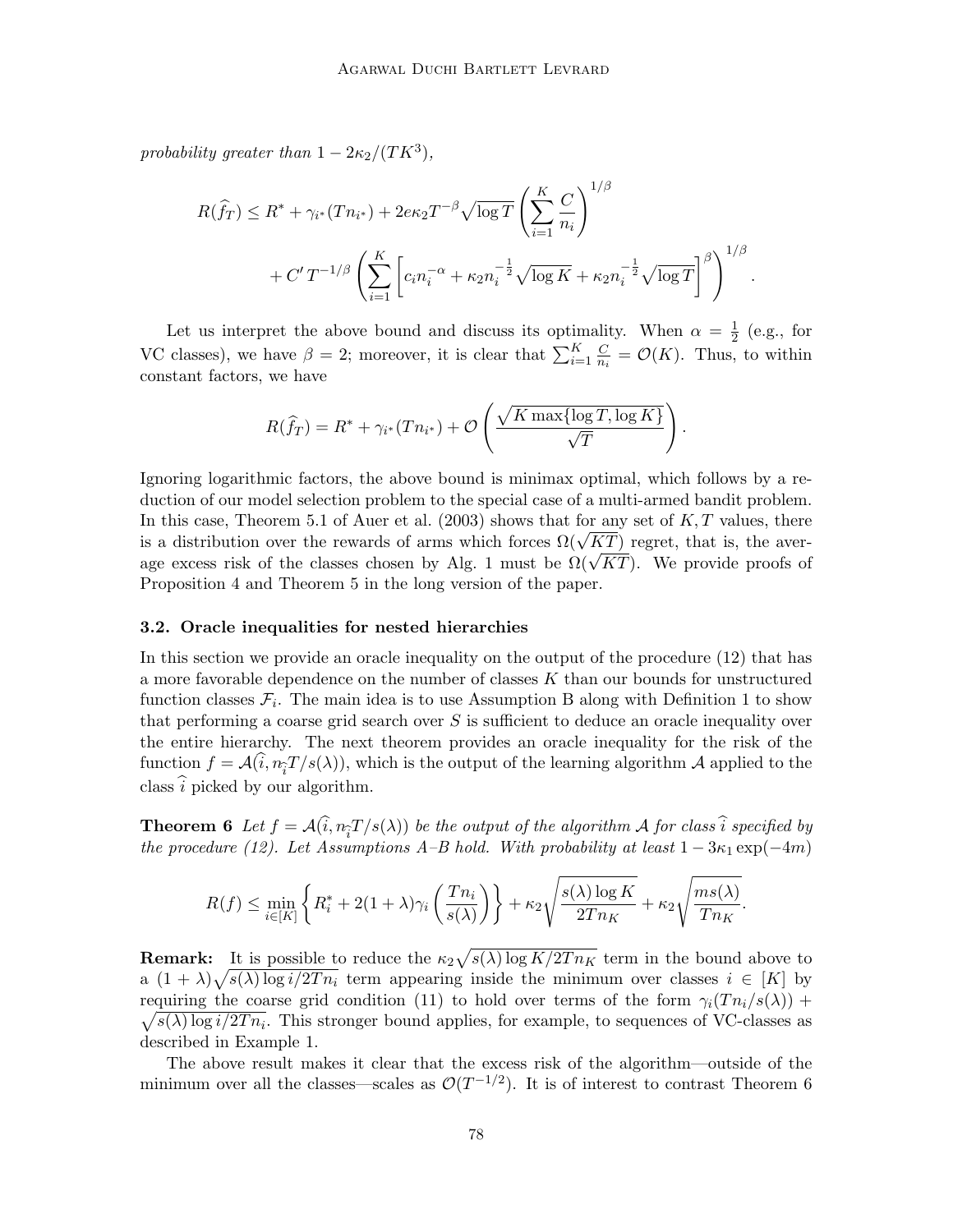with results of the previous section. In the completely general case, we have a dependence with results of the previous section. In the completely general case, we have a dependence<br>on K better than  $\sqrt{K}$  only when there is constant separation between the penalized risks of different classes. Since  $s(\lambda) \leq K$ , the result of the above theorem is essentially as strong as any of the results from the previous section, as we would hope when we know  $\mathcal{F}_i \subseteq \mathcal{F}_{i+1}$ .

Nonetheless, the main strength of Theorem [6](#page-9-1) is in scenarios where  $s(\lambda) = \mathcal{O}(\log K)$ , such as VC-classes (e.g. Example [1\)](#page-6-1) with at most polynomial growth in VC-dimension. In such scenarios, the function  $f$  that the procedure outputs is competitive (up to logarithmic factors) with an oracle that devotes the entire computation budget to the optimal class. We ractors) with an oracle that devotes the entrie computation budget to the optimal class. We<br>note that model selection procedures suffer a penalty of  $\sqrt{\log K}$  (or  $\sqrt{\log i}$ ) even in compu-tationally unconstrained settings (see, e.g., [Bartlett et al., 2002\)](#page-14-3), so our computationally restricted procedure suffers at most an additional penalty of  $\mathcal{O}(\sqrt{\log K})$ . We conclude by recalling that many common model selection scenarios satisfy  $s(\lambda) = \mathcal{O}(\log K)$ , as noted in Section [2.3.](#page-5-3)

# <span id="page-10-0"></span>4. Proof of Theorem [2](#page-7-4)

At a high level, the proof of this theorem involves combining the techniques for analysis of multi-armed bandits developed by [Auer et al.](#page-14-14) [\(2002\)](#page-14-14) with Assumption [A.](#page-2-1) We start by giving a lemma which will be useful to prove the theorem. The lemma states that after a sufficient number of initial iterations  $\tau$ , the probability Algorithm [1](#page-4-1) chooses to receive samples for a sub-optimal function class  $i \neq i^*$  is extremely small. Recall also our notational convention that  $\beta_i = \max\{1/\alpha_i, 2\}.$ 

**Lemma 7** For any class i, any  $s_i \in [1, T]$  and  $s_{i^*} \in [\tau, T]$  where  $\tau > 0$  satisfies

<span id="page-10-1"></span>
$$
\tau > \frac{2^{\beta_i} (c_i + \kappa_2 \sqrt{\log T} + \kappa_2 \sqrt{\log K})^{\beta_i}}{n_i \Delta_i^{\beta_i}},
$$

under Assumption [A](#page-2-1) we have

$$
\mathbb{P}\left(\overline{R}(i,n_is_i)-\kappa_2\sqrt{\frac{\log T}{n_is_i}}\leq \overline{R}(i^*,n_{i^*}s_{i^*})-\kappa_2\sqrt{\frac{\log T}{n_{i^*}s_{i^*}}}\right)\leq \frac{2\kappa_1}{(TK)^4}.
$$

We defer the proof of the lemma to Appendix [A,](#page-15-1) though at a high level the proof works as follows. The "bad event" in Lemma [7,](#page-10-1) that is, Algorithm [1](#page-4-1) selects a sub-optimal class  $i \neq i^*$ , occurs only if one of the following three errors occurs: the empirical risk of class i is much lower than its true risk, the empirical risk of class  $i^*$  is higher than its true risk, or  $s_i$ is not large enough to actually separate the true penalized risks from one another. Under the assumptions of the lemma, however, coupled with the uniform convergence properties in Assumption [A,](#page-2-1) each of these three sub-events is quite unlikely. Now we turn to the proof of Theorem [2](#page-7-4) assuming the lemma.

Let  $i_t$  denote the model class index i chosen by Algorithm [1](#page-4-1) at time t, and let  $s_i(t)$ denote the number of times class  $i$  has been selected at round  $t$  of the algorithm. When no time index is needed,  $s_i$  will denote the same thing. Note that if  $i_t = i$  and the number of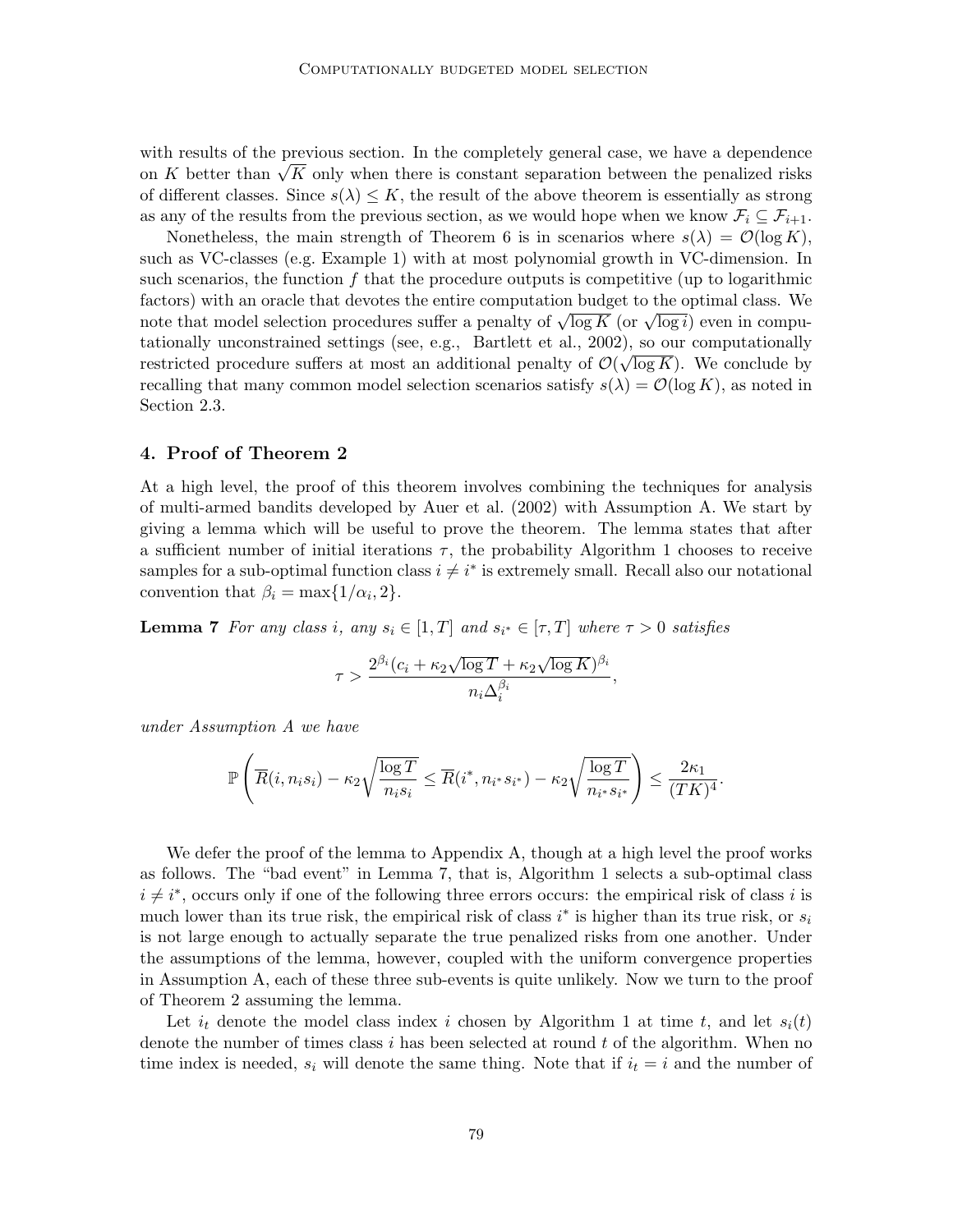times class i is queried exceeds  $\tau > 0$ , then by the definition of the selection criterion [\(6\)](#page-4-0) and choice of  $i_t$  in Alg. [1,](#page-4-1) for some  $s_i \in \{\tau, \ldots, t-1\}$  and  $s_{i^*} \in \{1, \ldots, t-1\}$  we have

$$
\overline{R}(i, n_i s_i) - \kappa_2 \sqrt{\frac{\log T}{n_i s_i}} \leq \overline{R}(i^*, n_{i^*} s_{i^*}) - \kappa_2 \sqrt{\frac{\log T}{n_{i^*} s_{i^*}}}.
$$

Here we interpret  $\overline{R}(i, n_i s_i)$  to mean a random realization of the observed risk consistent with the samples we observe. Using the above implication, we thus have

$$
T_i(n) = 1 + \sum_{t=K+1}^T \mathbb{I}(i_t = i) \leq \tau + \sum_{t=K+1}^T \mathbb{I}(i_t = i, T_i(t-1) \geq \tau)
$$
  
\n
$$
\leq \tau + \sum_{t=K+1}^T \mathbb{I}\left(\min_{\tau \leq s_i < t} \overline{R}(i, n_i s_i) - \kappa_2 \sqrt{\frac{\log T}{n_i s_i}} \leq \max_{0 < s < t} \overline{R}(i^*, n_i * s_{i^*}) - \kappa_2 \sqrt{\frac{\log T}{n_i * s_{i^*}}}\right)
$$
  
\n
$$
\leq \tau + \sum_{t=1}^T \sum_{s_i = 1}^{t-1} \sum_{s_i = \tau}^{t-1} \mathbb{I}\left(\overline{R}(i, n_i s_i) - \kappa_2 \sqrt{\frac{\log T}{n_i s_i}} \leq \overline{R}(i^*, n_i * s_{i^*}) - \kappa_2 \sqrt{\frac{\log T}{n_i * s_{i^*}}}\right). \tag{14}
$$

To control the last term, we invoke Lemma [7](#page-10-1) and obtain that

$$
\tau > \frac{2^{\beta_i} (c_i + \kappa_2 \sqrt{\log T} + \kappa_2 \sqrt{\log K})^{\beta_i}}{n_i \Delta_i^{\beta_i}} \quad \Rightarrow \quad \mathbb{E}[T_i(n)] \le \tau + \sum_{t=1}^T \sum_{s=1}^{t-1} \sum_{s_i = \tau}^{t-1} 2 \frac{\kappa_1}{(TK)^4} \le \tau + \frac{\kappa_1}{TK^4}
$$

Hence for any suboptimal class  $i \neq i^*$ ,  $\mathbb{E}[T_i(n)] \leq \tau_i + \kappa_1/(TK^4)$ , where  $\tau_i$  satisfies the lower bound of Lemma [7](#page-10-1) and is thus logarithmic in T. Under the assumption that  $T \geq K$ , for  $i \neq i^*,$ √

<span id="page-11-2"></span>
$$
\mathbb{E}[T_i(T)] \le C \frac{(c_i + \kappa_2 \sqrt{\log T})^{\max\{1/\alpha_i, 2\}}}{n_i \Delta_i^{\max\{1/\alpha_i, 2\}}}
$$
(15)

<span id="page-11-3"></span><span id="page-11-1"></span>.

for a constant  $C \leq 2 \cdot 4^{\max\{1/\alpha_i,2\}}$ . Now we prove the high-probability bound. For this part, we need only concern ourselves with the sum of indicators from [\(14\)](#page-11-1). Markov's inequality shows that

$$
\mathbb{P}\left(\sum_{t=K+1}^{T} \mathbb{I}\left(i_t = i, T_i(t-1) \geq \tau\right) \geq 1\right) \leq \frac{\kappa_1}{TK^4}.
$$

Thus we can assert that the bound [\(15\)](#page-11-2) on  $T_i(T)$  holds with high probability.

Remark: By examining the proof of Theorem [2,](#page-7-4) it is straightforward to see that if we **THEMA:** By examining the proof of Theorem 2, it is straightforward to see that if we modify the multipliers on the  $\sqrt{\cdot}$  terms in the criterion [\(6\)](#page-4-0) by  $m\kappa_2$  instead of  $\kappa_2$ , we get that the probability bound is of the order  $T^{3-4m^2}K^{-4m^2}$ , while the bound on  $T_i(T)$  is scaled by  $m^{1/\alpha_i}.$ 

### <span id="page-11-0"></span>5. Model selection over nested hierarchies

In this section, we prove Theorem [6.](#page-9-1) The following proposition states that the class returned by the output of the procedure  $(12)$  satisfies an oracle inequality over the set S.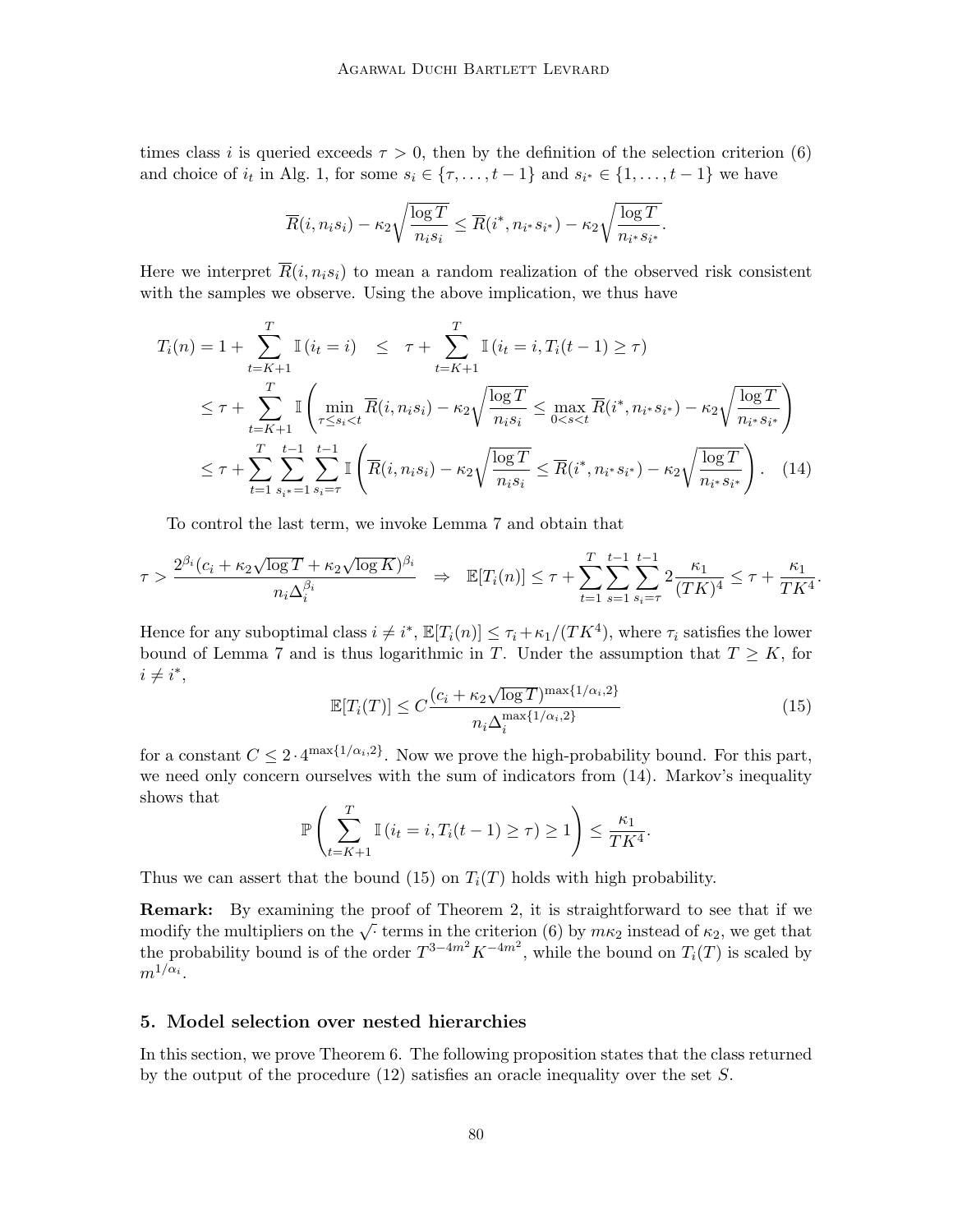**Proposition 8** Let  $f = \mathcal{A}(i, n_{\tilde{t}}T/s(\lambda))$  be the output of the algorithm  $\mathcal{A}$  for class  $i$  spec-<br>if it is Fourtion 10. He last be seedificated Theorem 6, with marked little at least 1 ified in Equation [12.](#page-6-2) Under the conditions of Theorem [6,](#page-9-1) with probability at least  $1 3\kappa_1 \exp(-4m)$ 

$$
R(f) \le \min_{i \in S} \left\{ R_i^* + \gamma_i \left( \frac{Tn_i}{s(\lambda)} \right) + \kappa_2 \sqrt{\frac{s(\lambda) \log i}{2Tn_i}} \right\} + \kappa_2 \sqrt{\frac{ms(\lambda)}{Tn_K}}.
$$

The proof of the proposition follows from an argument similar to that given by [Bartlett](#page-14-3) [et al.](#page-14-3) [\(2002\)](#page-14-3). We present a proof at the end of this section, since our setting is slightly different: each class receives a different number of independent samples. First, however, we complete the proof of Theorem [6](#page-9-1) using the proposition.

**Proof of Theorem [6](#page-9-1)** Let  $i \in [K]$  be any class (not necessarily in S), and let  $j \in S$  be the smallest class satisfying  $j \geq i$ . Then by construction of S, we know that

$$
\gamma_i\left(\frac{Tn_i}{s(\lambda)}\right) \leq \gamma_j\left(\frac{Tn_j}{s(\lambda)}\right) \leq (1+\lambda)\gamma_i\left(\frac{Tn_i}{s(\lambda)}\right).
$$

Thus we can lower bound the penalized risk of class  $i$  as

$$
R_i^* + 2(1+\lambda)\gamma_i\left(\frac{Tn_i}{s(\lambda)}\right) \ge R_j^* + 2\gamma_j\left(\frac{Tn_j}{s(\lambda)}\right),
$$

where we used the nesting assumption [B](#page-5-0) to conclude that  $j \geq i$  implies  $R_j^* \leq R_i^*$ .

Now combining the above lower bound with the inequality in Proposition [8](#page-11-3) yields that with probability at least  $1 - 3\kappa_1 \exp(-m)$ 

$$
R(f) \le \min_{i \in S} \left\{ R_i^* + \gamma_i \left( \frac{T n_i}{s(\lambda)} \right) + \kappa_2 \sqrt{\frac{s(\lambda) \log i}{2T n_i}} \right\} + \sqrt{\frac{m s(\lambda)}{T n_K}}
$$
  

$$
\le \min_{i \in [K]} \left\{ R_i^* + 2(1 + \lambda)\gamma_i \left( \frac{T n_i}{s(\lambda)} \right) \right\} + \kappa_2 \sqrt{\frac{s(\lambda) \log K}{2T n_K}} + \kappa_2 \sqrt{\frac{m s(\lambda)}{T n_K}}
$$

since  $K \geq i$  and  $n_i \geq n_K$ .

**Proof of Proposition [8](#page-11-3)** To prove the proposition, we would like to control the probability

$$
\mathbb{P}\left[R(f) > \min_{i \in S} \left\{ R_i^* + 2\gamma_i \left( \frac{Tn_i}{s(\lambda)} \right) + \kappa_2 \sqrt{\frac{s(\lambda)\log i}{2Tn_i}} \right\} + \epsilon \right]
$$
\n
$$
\leq \underbrace{\mathbb{P}\left[R(f) > \min_{i \in S} \left\{ \widehat{R}_{Tn_i/s(\lambda)}(i) + \gamma_i \left( \frac{Tn_i}{s(\lambda)} \right) \right\} + \epsilon/2 \right]}_{\mathcal{T}_1}
$$
\n
$$
+ \underbrace{\mathbb{P}\left[\min_{i \in S} \left\{ \widehat{R}_{Tn_i/s(\lambda)}(i) + \gamma_i \left( \frac{Tn_i}{s(\lambda)} \right) \right\} > \min_{i \in S} \left\{ R_i^* + 2\gamma_i \left( \frac{Tn_i}{s(\lambda)} \right) + \kappa_2 \sqrt{\frac{s(\lambda)\log i}{2Tn_i}} \right\} + \epsilon/2 \right]}_{\mathcal{T}_2}
$$
\n(16)

<span id="page-12-0"></span>1

 $\mathcal{T}_2$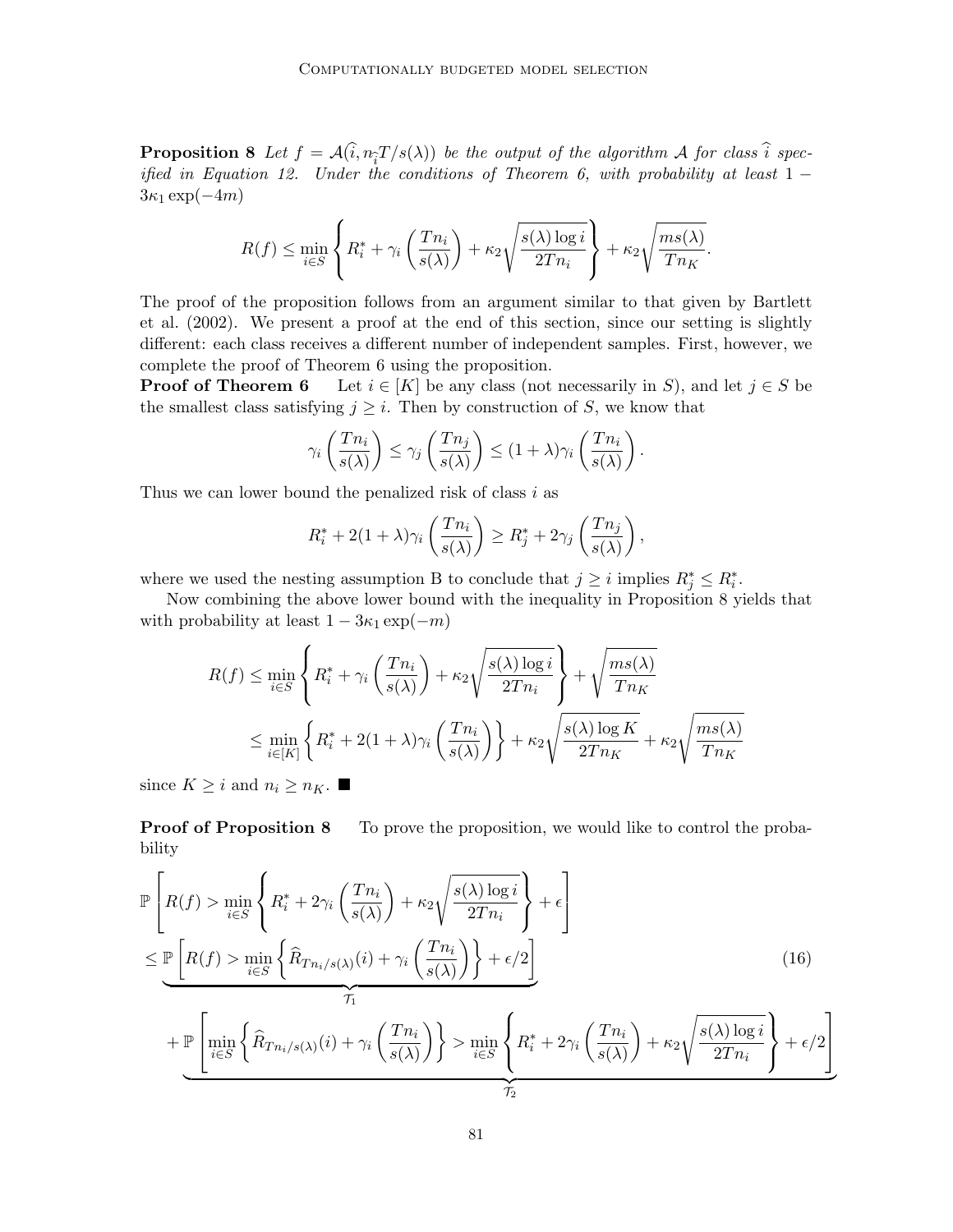where the inequality follows from a union bound.

We now bound the terms  $\mathcal{T}_1$  and  $\mathcal{T}_2$  separately. To bound the terms, we first observe that by the construction [\(12\)](#page-6-2), the minimum over the penalized empirical risk is attained for the class  $\hat{i}$ . We thus simplify  $\mathcal{T}_1$  as

$$
\mathbb{P}\left[R(f) > \min_{i \in S} \left\{\widehat{R}_{T n_i/s(\lambda)}(i) + \gamma_i \left(\frac{T n_i}{s(\lambda)}\right)\right\} + \epsilon/2\right] = \mathbb{P}\left[R(f) > \left\{\widehat{R}(f) + \gamma_i \left(\frac{T n_i}{s(\lambda)}\right)\right\} + \epsilon/2\right]
$$

$$
\leq \kappa_1 \exp\left(-\frac{T n_i \epsilon^2}{\kappa_2^2 s(\lambda)}\right),
$$

where the inequality follows by application of Assumption [A\(](#page-2-1)[a\)](#page-3-2). To bound  $\mathcal{T}_2$  in the sum [\(16\)](#page-12-0), we define  $f_i^* = \operatorname{argmin}_{f \in \mathcal{F}_i} R(f)$  so that  $R_i^* = R(f)$ . Noting that the event in  $\mathcal{T}_2$  implies that

$$
\max_{i \in S} \left\{ \widehat{R}_{T n_i/s(\lambda)}(i) - R_i^* - \gamma_i \left( \frac{T n_i}{s(\lambda)} \right) - \kappa_2 \sqrt{\frac{s(\lambda) \log i}{2T n_i}} \right\} > \frac{\epsilon}{2},
$$

we can use the union bound to see

$$
\mathcal{T}_2 \leq \mathbb{P}\left[\sup_{i \in S} \left\{\widehat{R}_{Tn_i/s(\lambda)}(i) - R_i^* - \gamma_i \left(\frac{Tn_i}{s(\lambda)}\right) - \kappa_2 \sqrt{\frac{s(\lambda)\log i}{2Tn_i}}\right\} > \frac{\epsilon}{2}\right]
$$
  

$$
\leq \sum_{i \in S} \mathbb{P}\left[\widehat{R}_{Tn_i/s(\lambda)}(i) - R_i^* - \gamma_i \left(\frac{Tn_i}{s(\lambda)}\right) - \kappa_2 \sqrt{\frac{s(\lambda)\log i}{2Tn_i}} > \frac{\epsilon}{2}\right]
$$
  

$$
\leq \sum_{i \in S} \mathbb{P}\left[\widehat{R}(f_i^*) - R_i^* > \frac{\epsilon}{2} + \kappa_2 \sqrt{\frac{s(\lambda)\log i}{2Tn_i}}\right],
$$

where the final inequality uses Assumption [A\(](#page-2-1)[b\)](#page-3-3), which states that A outputs a  $\gamma_i$ -minimizer of the empirical risk. Now we can bound the deviations using Assumption  $A(d)$  $A(d)$ , since  $f_i^*$ is non-random:

$$
\mathcal{T}_2 \leq \sum_{i \in S} \kappa_1 \exp\left(-\frac{T n_i \epsilon^2}{s(\lambda) \kappa_2^2}\right) \exp\left(-2 \log i\right).
$$

Setting  $\epsilon = \kappa_2 \sqrt{\frac{ms(\lambda)}{Tn_{K}}}$  $\frac{ms(\lambda)}{Tn_K}$ , see that the first term in bounding  $\mathcal{T}_2$  reduces to exp $(-mn_i/n_K) \le$  $\exp(-m)$  since  $n_i \geq n_K$ . Then we get

$$
\mathcal{T}_2 \le \sum_{i \in S} \kappa_1 \exp(-m) \exp(-2 \log i)
$$
  

$$
\le 2\kappa_1 \exp(-m),
$$

where the last step uses  $\sum_{i=1}^{\infty} 1/i^2 = \pi^2/6 \leq 2$ . Finally, plugging the stated setting of  $\epsilon$ into the bound on  $\mathcal{T}_1$  completes the proof.  $\blacksquare$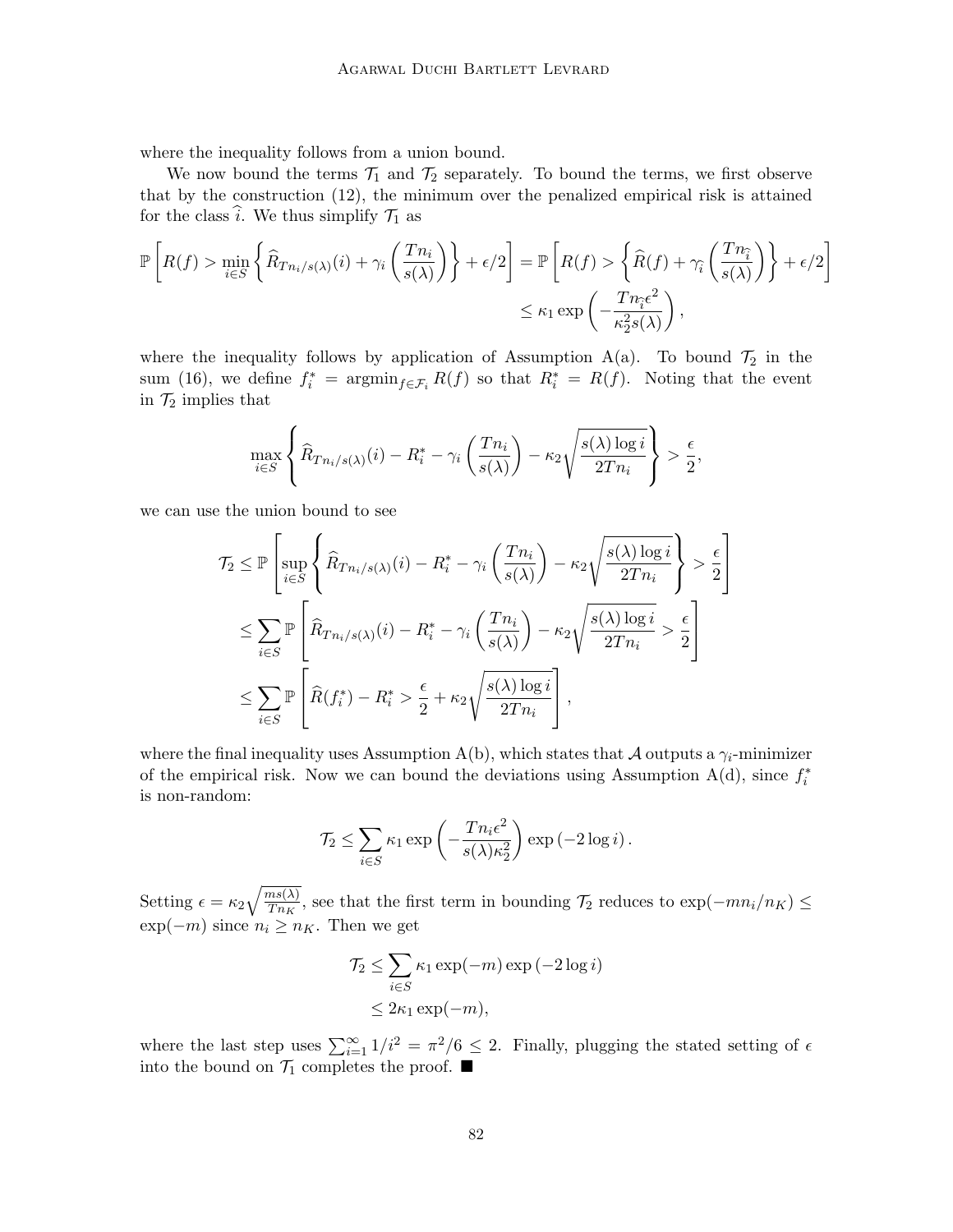# Acknowledgments

In performing this research, AA was supported by a Microsoft Research Fellowship, and JCD was supported by the National Defense Science and Engineering Graduate Fellowship (NDSEG) Program. AA and PB gratefully acknowledge the support of the NSF under award DMS-0830410.

# References

- <span id="page-14-1"></span>H. Akaike. A new look at the statistical model identification. IEEE Transactions on Automatic Control, 19(6):716–723, December 1974.
- <span id="page-14-17"></span>P. Auer, N. Cesa-Bianchi, Y. Freund, and R. E. Schapire. The nonstochastic multiarmed bandit problem. SIAM J. Comput., 32(1):48–77, 2003.
- <span id="page-14-14"></span>Peter Auer, Nicolò Cesa-Bianchi, and Paul Fischer. Finite-time analysis of the multiarmed bandit problem. Mach. Learn., 47(2-3):235–256, 2002. ISSN 0885-6125.
- <span id="page-14-7"></span>A. R. Barron. Complexity regularization with application to artificial neural networks. In Nonparametric functional estimation and related topics, pages 561–576. Kluwer Academic, 1991.
- <span id="page-14-15"></span>Andrew Barron, Lucien Birgé, and Pascal Massart. Risk bounds for model selection via penalization. Probability Theory and Related Fields, 113:301–413, 1999.
- <span id="page-14-10"></span>P. L. Bartlett and S. Mendelson. Rademacher and Gaussian complexities: Risk bounds and structural results. Journal of Machine Learning Research, 3:463–482, 2002.
- <span id="page-14-3"></span>P. L. Bartlett, S. Boucheron, and G. Lugosi. Model selection and error estimation. Machine Learning, 48:85–113, 2002.
- <span id="page-14-12"></span>N. Cesa-Bianchi and G. Lugosi. *Prediction, Learning, and Games*. Cambridge University Press, 2006.
- <span id="page-14-11"></span>R. M. Dudley. The sizes of compact subsets of Hilbert space and continuity of Gaussian processes. Journal of Functional Analysis, 1:290–330, 1967.
- <span id="page-14-8"></span>R. M. Dudley. Central limit theorems for empirical measures. The Annals of Probability, 6  $(6):899-929, 1978.$
- <span id="page-14-5"></span>S. Geman and C. R. Hwang. Nonparametric maximum likelihood estimation by the method of sieves. Annals of Statistics, 10:401–414, 1982.
- <span id="page-14-16"></span>T. L. Lai and Herbert Robbins. Asymptotically efficient adaptive allocation rules. Advances in Applied Mathematics, 6:4–22, 1985.
- <span id="page-14-4"></span>G. Lugosi and M. Wegkamp. Complexity regularization via localized random penalties. Annals of Statistics, 32(4):1679–1697, 2004.
- <span id="page-14-0"></span>C. L. Mallows. Some comments on  $C_p$ . Technometrics, 15(4):661–675, 1973.
- <span id="page-14-2"></span>P. Massart. Concentration inequalities and model selection. In J. Picard, editor, Ecole d'Et de Probabilits de Saint-Flour XXXIII - 2003 Series. Springer, 2003.
- <span id="page-14-13"></span>A. Nemirovski, A. Juditsky, G. Lan, and A. Shapiro. Robust stochastic approximation approach to stochastic programming. SIAM Journal on Optimization, 19(4):1574–1609, 2009.
- <span id="page-14-9"></span>David Pollard. Convergence of Stochastic Processes. Springer-Verlag, 1984.
- <span id="page-14-6"></span>Jorma Rissanen. A universal prior for integers and estimation by minimum description length. The Annals of Statistics, 11(2):416–431, 1983.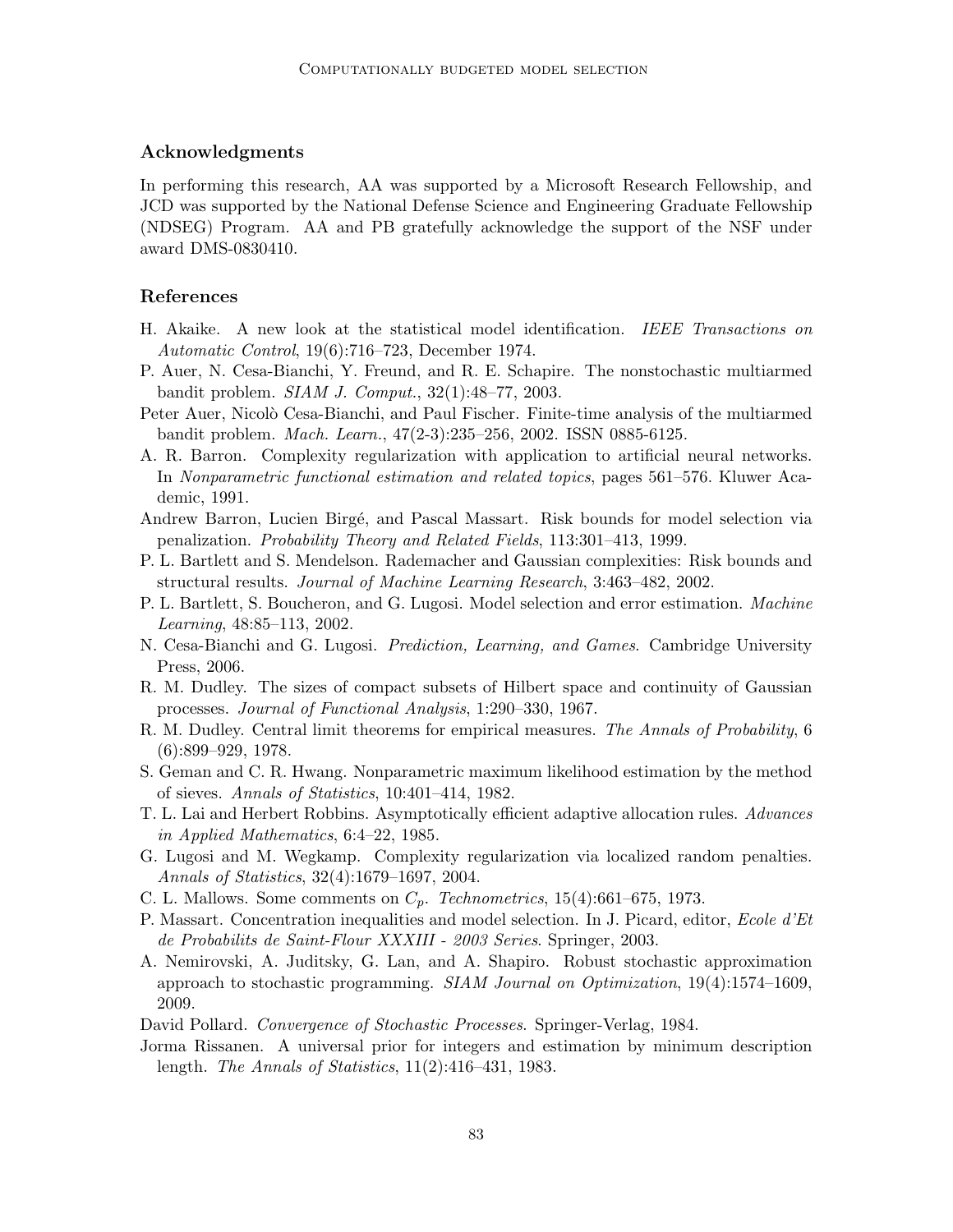<span id="page-15-0"></span>V. N. Vapnik and A. Ya. Chervonenkis. Theory of pattern recognition. Nauka, Moscow, 1974. (In Russian).

# <span id="page-15-1"></span>Appendix A. Proof of Lemma [7](#page-10-1)

Following [Auer et al.](#page-14-14) [\(2002\)](#page-14-14), we show that the event in the lemma occurs with very low probability by breaking it up into smaller events more amenable to analysis. Recall that we're interested in controlling the probability of the event

<span id="page-15-5"></span><span id="page-15-4"></span><span id="page-15-3"></span><span id="page-15-2"></span>
$$
\overline{R}(i, n_i s_i) - \kappa_2 \sqrt{\frac{\log T}{n_i s_i}} \le \overline{R}(i^*, n_{i^*} s_{i^*}) - \kappa_2 \sqrt{\frac{\log T}{n_{i^*} s_{i^*}}} \tag{17}
$$

For this bad event to happen, at least one of the following three events must happen:

$$
\widehat{R}_{n_i s_i}(\mathcal{A}(i, n_i s_i)) - \inf_{f \in \mathcal{F}_i} R(f) \le -\gamma_i(n_i s_i) - \kappa_2 \sqrt{\frac{\log K}{n_i s_i}} - \kappa_2 \sqrt{\frac{\log T}{n_i s_i}} \tag{18a}
$$

$$
\widehat{R}_{n_{i}*s_{i}*}(\mathcal{A}(i^*, n_{i^*} s_{i^*})) - \inf_{f \in \mathcal{F}_{i^*}} R(f) \ge \gamma_i(n_{i^*} s_{i^*}) + \kappa_2 \sqrt{\frac{\log K}{n_{i^*} s_{i^*}}} + \kappa_2 \sqrt{\frac{\log T}{n_{i^*} s_{i^*}}} \tag{18b}
$$

$$
R_i^* + \gamma_i(Tn_i) \le R^* + \gamma_{i^*}(Tn_{i^*}) + 2\left(\gamma_i(n_i s_i) + \kappa_2 \sqrt{\frac{\log K}{n_i s_i}} + \kappa_2 \sqrt{\frac{\log T}{n_i s_i}}\right). \tag{18c}
$$

Temporarily use the shorthand  $f_i = \mathcal{A}(i, n_i s_i)$  and  $f_{i^*} = \mathcal{A}(i^*, n_{i^*} s_{i^*})$ . The relationship between Eqs.  $(18a)$ – $(18c)$  and the event in  $(17)$  follows from the fact that if none of  $(18a)$ – [\(18c\)](#page-15-3) occur, then

$$
\overline{R}(i, n_i s_i) - \kappa_2 \sqrt{\frac{\log T}{n_i s_i}} \\
= \widehat{R}_{n_i s_i}(f_i) + \gamma_i (T n_i) - \gamma_i (n_i s_i) - \kappa_2 \sqrt{\frac{\log K}{n_i s_i}} - \kappa_2 \sqrt{\frac{\log T}{n_i s_i}} \\
\stackrel{(18a)}{\geq} \inf_{f \in \mathcal{F}_i} R(f) + \gamma_i (T n_i) - 2 \left( \gamma_i (n_i s_i) + \kappa_2 \sqrt{\frac{\log K}{n_i s_i}} + \kappa_2 \sqrt{\frac{\log t}{n_i s_i}} \right) \\
\stackrel{(18c)}{\geq} \inf_{f \in \mathcal{F}_{i^*}} R(f) + \gamma_{i^*} (T n_{i^*}) + 2 \left( \gamma_i (n_i s_i) + \kappa_2 \sqrt{\frac{\log K}{n_i s_i}} + \kappa_2 \sqrt{\frac{\log T}{n_i s_i}} \right) \\
- 2 \left( \gamma_i (n_i s_i) + \kappa_2 \sqrt{\frac{\log K}{n_i s_i}} + \kappa_2 \sqrt{\frac{\log n}{n_i s_i}} \right) \\
\stackrel{(18b)}{\geq} \widehat{R}_{n_i^* s_{i^*}}(f_{i^*}) + \gamma_{i^*} (T n_{i^*}) - \gamma_i (n_{i^*} s_{i^*}) - \kappa_2 \sqrt{\frac{\log K}{n_{i^*} s_{i^*}}} - \kappa_2 \sqrt{\frac{\log t}{n_{i^*} s_{i^*}}} \\
= \overline{R}(i^*, n_{i^*} s_{i^*}) - \kappa_2 \sqrt{\frac{\log t}{n_{i^*} s_{i^*}}}.
$$

From the above string of inequalities, to show that the event [\(17\)](#page-15-4) has low probability, we need simply show that each of [\(18a\)](#page-15-2), [\(18b\)](#page-15-5), and [\(18c\)](#page-15-3) have low probability.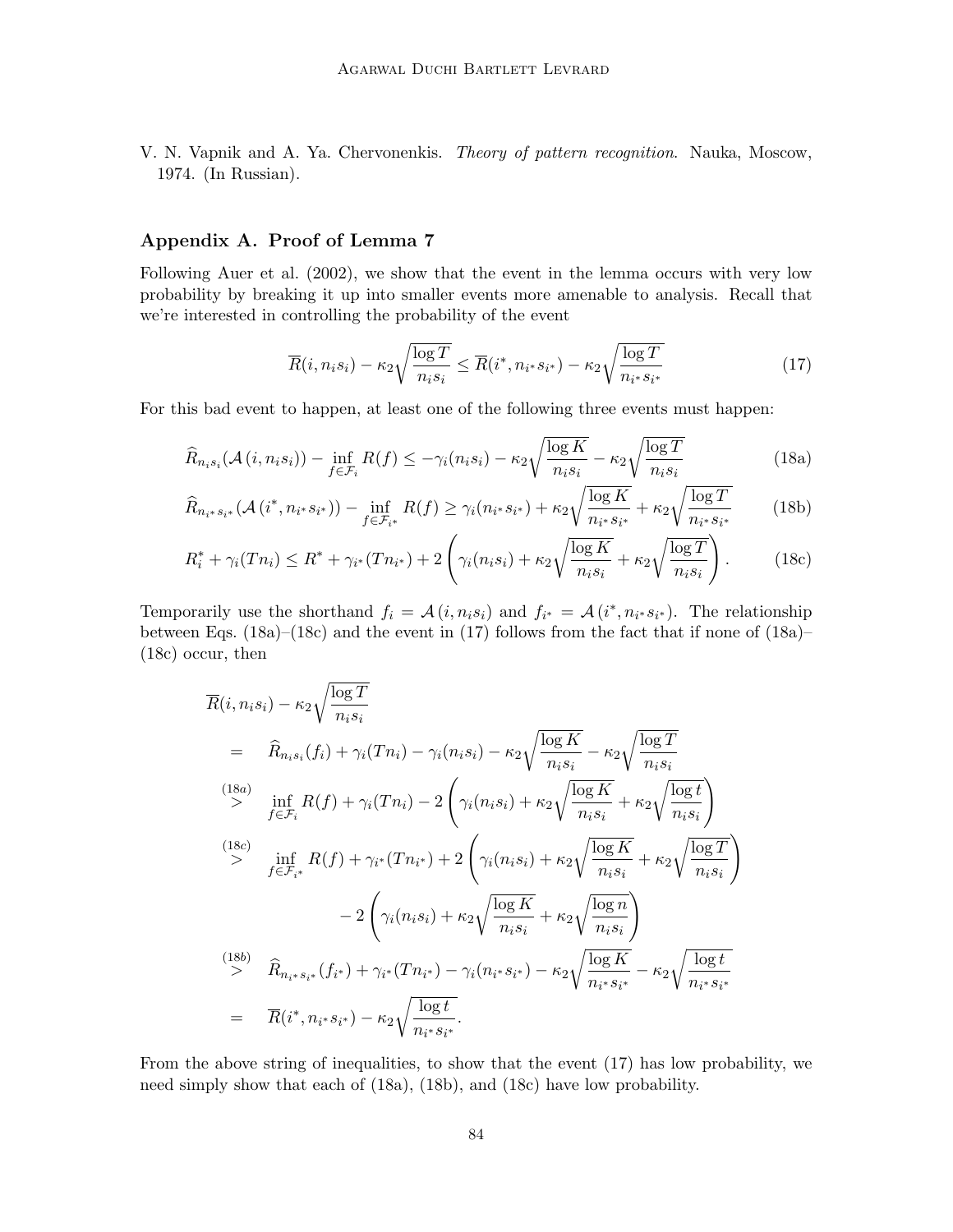To prove that each of the bad events have low probability, we note the following con-sequences of Assumption [A.](#page-2-1) Recall the definition of  $f_i^*$  as the minimizer of  $R(f)$  over the class  $\mathcal{F}_i$ . Then by Assumption [A\(](#page-2-1)[a\)](#page-3-2),

$$
R(f_i^*) - \gamma_i(n) - \kappa_2 \epsilon \leq R(\mathcal{A}(i,n)) - \gamma_i(n) - \kappa_2 \epsilon < \widehat{R}_n(\mathcal{A}(i,n)),
$$

while Assumptions  $A(b)$  $A(b)$  and  $A(d)$  $A(d)$  imply

$$
\widehat{R}_n(\mathcal{A}(i,n)) \leq \widehat{R}_n(f_i^*) + \gamma_i(n) \leq R(f_i^*) + \gamma_i(n) + \kappa_2 \epsilon,
$$

each with probability at least  $1 - \kappa_1 \exp(-4n\epsilon^2)$ . In particular, we see that the events [\(18a\)](#page-15-2) and [\(18b\)](#page-15-5) have low probability:

$$
\mathbb{P}\left[\widehat{R}_{n_is_i}(\mathcal{A}(i,n_is_i)) - R(f_i^*) \le -\gamma_i(n_is_i) - \kappa_2 \sqrt{\frac{\log K}{n_is_i}} - \kappa_2 \sqrt{\frac{\log T}{n_is_i}}\right]
$$
  
\n
$$
\le \kappa_1 \exp\left(-4n_is_i\left(\frac{\log K}{n_is_i} + \frac{\log t}{n_is_i}\right)\right) = \frac{\kappa_1}{(tK)^4}
$$
  
\n
$$
\mathbb{P}\left[\widehat{R}_{n_is_i^*}(\mathcal{A}(i^*, n_is_{i^*})) - R^* \ge \gamma_{i^*}(n_i^*s_{i^*}) + \kappa_2 \sqrt{\frac{\log K}{n_i^*s_{i^*}}} + \kappa_2 \sqrt{\frac{\log T}{n_i^*s_{i^*}}}\right]
$$
  
\n
$$
\le \kappa_1 \exp\left(-4n_i^*s_{i^*}\left(\frac{\log K}{n_i^*s_{i^*}} + \frac{\log T}{n_i^*s_{i^*}}\right)\right) = \frac{\kappa_1}{(tK)^4}.
$$

What remains is to show that for large enough  $\tau$ , [\(18c\)](#page-15-3) does not happen. Recalling the definition that  $R^* + \gamma_{i^*}(T n_{i^*}) = R_i^* + \gamma_i(T n_i) - \Delta_i$ , we see that for [\(18c\)](#page-15-3) to fail it is sufficient that

$$
\Delta_i > 2\gamma_i(\tau n_i) + 2\kappa_2 \sqrt{\frac{\log K}{n_i \tau}} + 2\kappa_2 \sqrt{\frac{\log T}{n_i \tau}}.
$$

Let  $x \wedge y := \min\{x, y\}$  and  $x \vee y := \max\{x, y\}$ . Since  $\gamma_i(n) \leq c_i n^{-\alpha_i}$ , the above is satisfied when

<span id="page-16-0"></span>
$$
\frac{\Delta_i}{2} > c_i(\tau n_i)^{-(\alpha_i \wedge \frac{1}{2})} + \kappa_2 \sqrt{\log K} (\tau n_i)^{-(\alpha_i \wedge \frac{1}{2})} + \kappa_2 \sqrt{\log T} (\tau n_i)^{-(\alpha_i \wedge \frac{1}{2})}
$$
(19)

We can solve [\(19\)](#page-16-0) above and see immediately that if

$$
\tau_i > \frac{2^{1/\alpha_i \vee 2} (c_i + \kappa_2 \sqrt{\log T} + \kappa_2 \sqrt{\log K})^{1/\alpha_i \vee 2}}{n_i \Delta_i^{1/\alpha_i \vee 2}},
$$

then

$$
R_i^* > R^* + 2\left(\gamma_i(n_i\tau_i) + \kappa_2\sqrt{\frac{\log K}{n_i\tau_i}} + \kappa_2\sqrt{\frac{\log T}{n_i\tau_i}}\right). \tag{20}
$$

Thus the event in [\(18c\)](#page-15-3) fails to occur, completing the proof of the lemma.